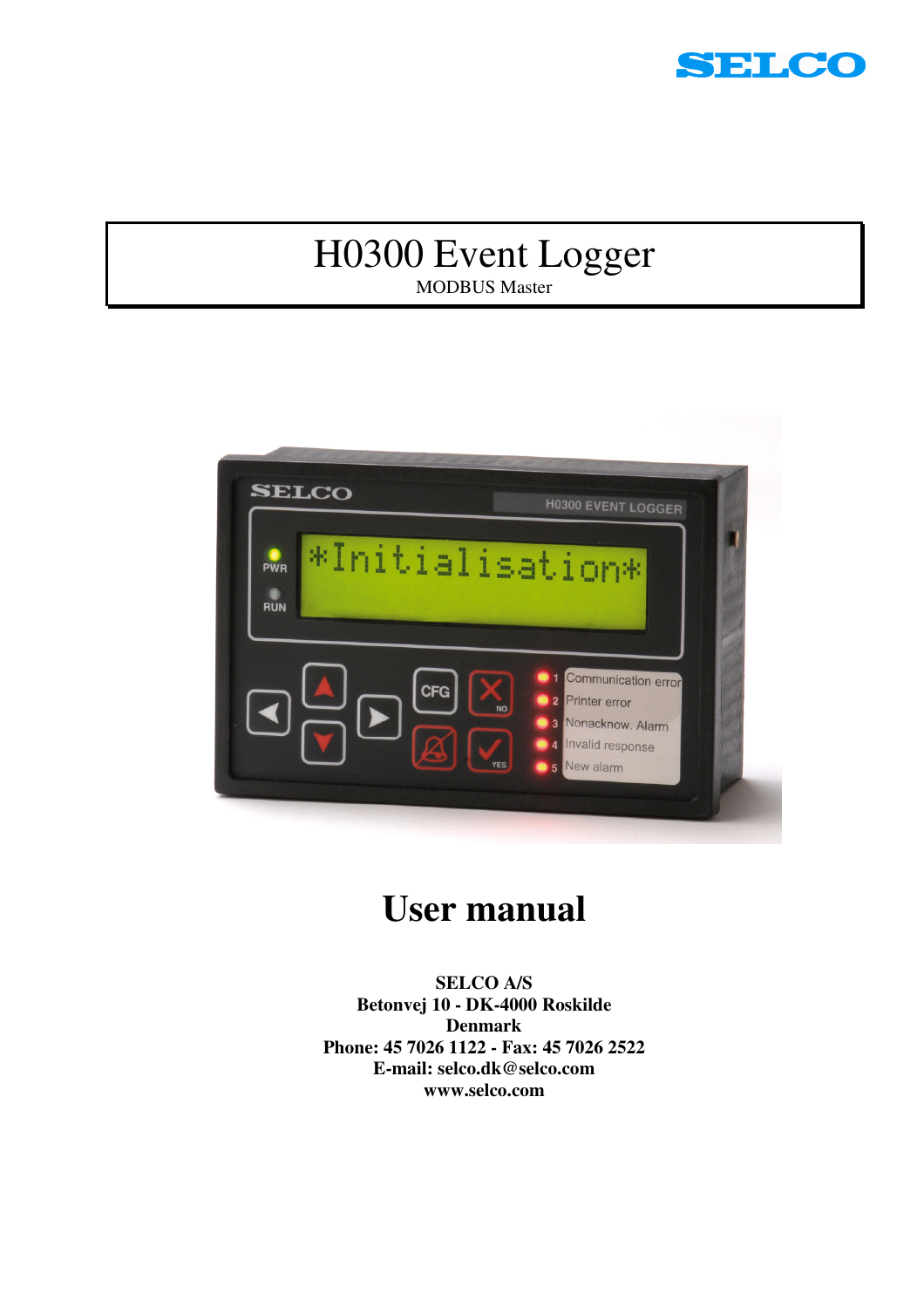## **Table of Contents**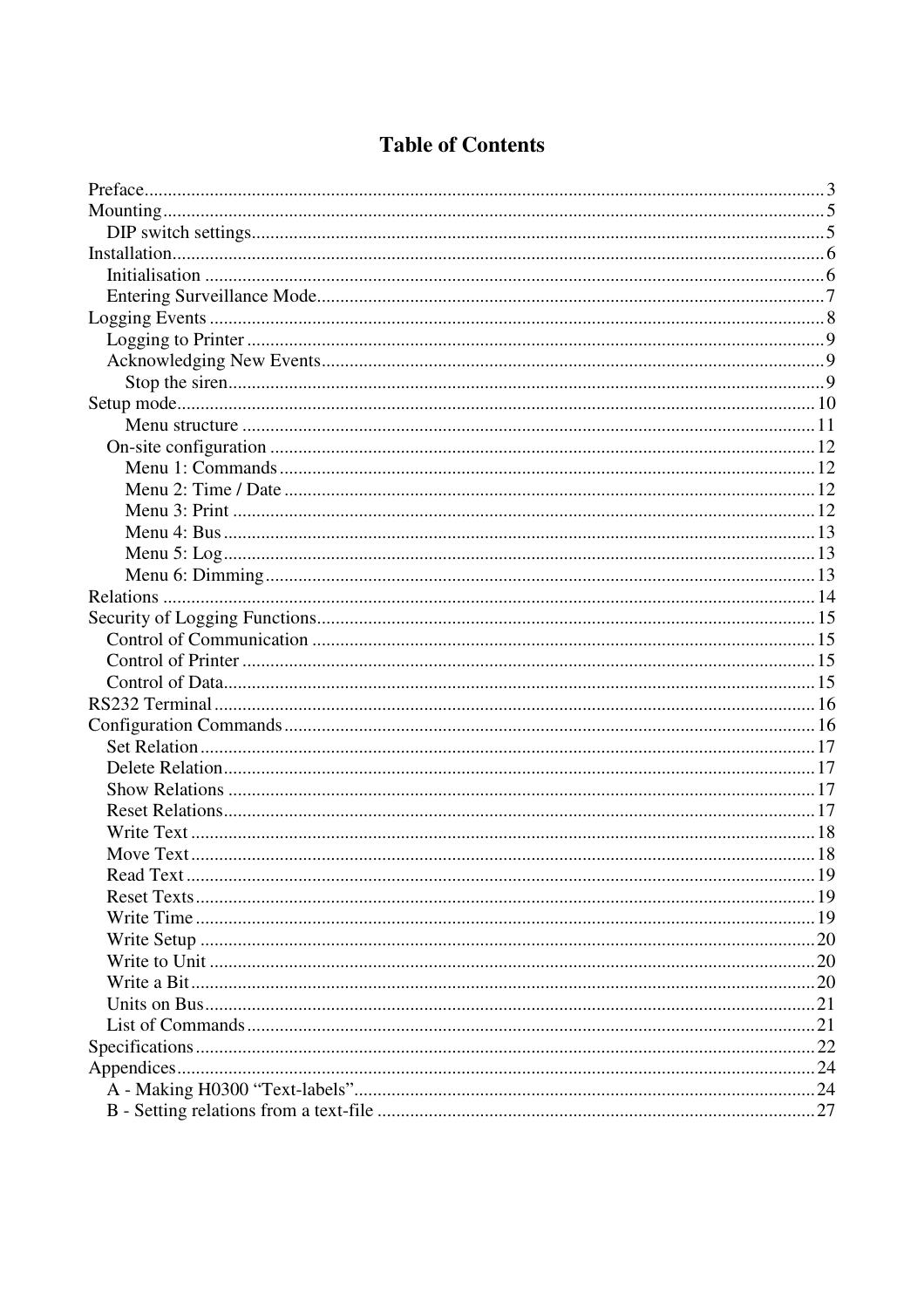## **Preface**

The SELCO H0300 Logger is a compact stand-alone unit capable of logging events (alarms and LED states) from the SELCO M1000C Alarm Annunciator, the SELCO M3000 Analog Alarm Annunciator, the SELCO M4780 Indicator and the SELCO H1500 Indicator.

The H0300 connects to the M1000, M3000, M4780 and the H1500 by the means of a two-wire RS485 serial communication bus. The maximum length of the bus cable is 1.000 meters; however various kinds of RS485 repeaters can be used for extension.

The H0300 can survey a total of 63 units and it provides instant visible and audible alarm should the communication fail to any one of the connected units.

A backlit display is provided for on-site monitoring of the latest 32 events. Each event is logged with date and time. The display will automatically show both device number, channel number, LED state and a 32-character descriptive text (instruction).

The user can acknowledge each of the alarms located in the log by using the front facia keyboard. Four arrow keys are provided for navigation among the events in the memory log. By default the display will show actual date and time plus the number of unacknowledged events present in the memory log. The log has a battery backup system to preserve its contents during a possible power disruption.

A standard parallel printer with a Centronics interface can be connected directly to the H0300. The printer will provide a hard copy of the log showing every event captured by the H0300. Each event is logged with date, time, unit number, channel number and a descriptive text. The log will also register some of changes made to the configuration of the H0300. The correct function of the printer is continuously surveyed by the H0300. The printer must support 80 characters per line.

The H0300 can also perform an event relay function. The relay function provides the convenient feature of transmitting a LED indication from one unit to another (through the 2-wire bus connection). The user can define any number of relations between the LED's of the units connected to RS485 bus. Thereby it's not necessary to hardwire outputs to inputs, as the indication is relayed over the common two-wire bus connection. It should be noted that some marine classification societies have special requirements for redundancy of the bus when this feature is used.

Five LED's are provided on the front facia of the H0300. These LED's provide visible indication of alarm status, communication and printer error. A retractable paper label is provided for local language descriptions. Two LED's will show the operational status of the H0300.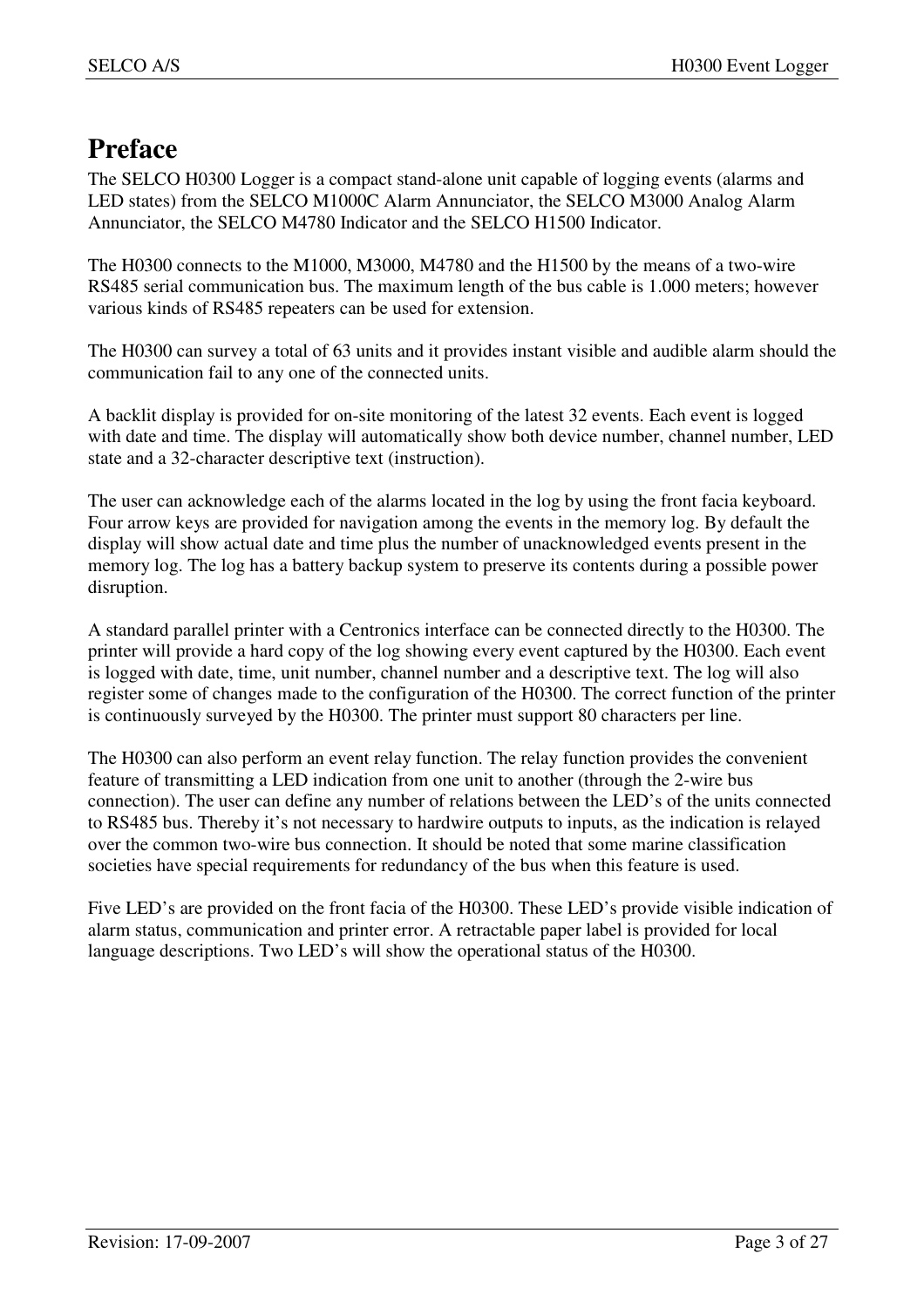The H0300 includes a real time clock and calendar. The date and time can be set directly on the unit. Summer- and winter-times are adjusted automatically (can be disabled). Various logging functions can also be configured using the front facia LCD and keyboard. Advanced configuration is done through the built-in RS232 connection using any personal computer with an ANSI terminal application (e.g. Windows HyperTerminal). Various commands are available, for instance text descriptions of all events can be copied from the computer's storage to the H0300 using a simple write-text command.

The H0300 can not function as a slave on the bus, only as master.

In the case of power break, H0300 will hold the data for a period of time: The internal date/time will be maintained for about 2 weeks, after that the watch will stop The system parameters (e.g. 32 last event memory buffer, chosen dimming level and others), will be kept for about a month The user defined texts are **never** lost.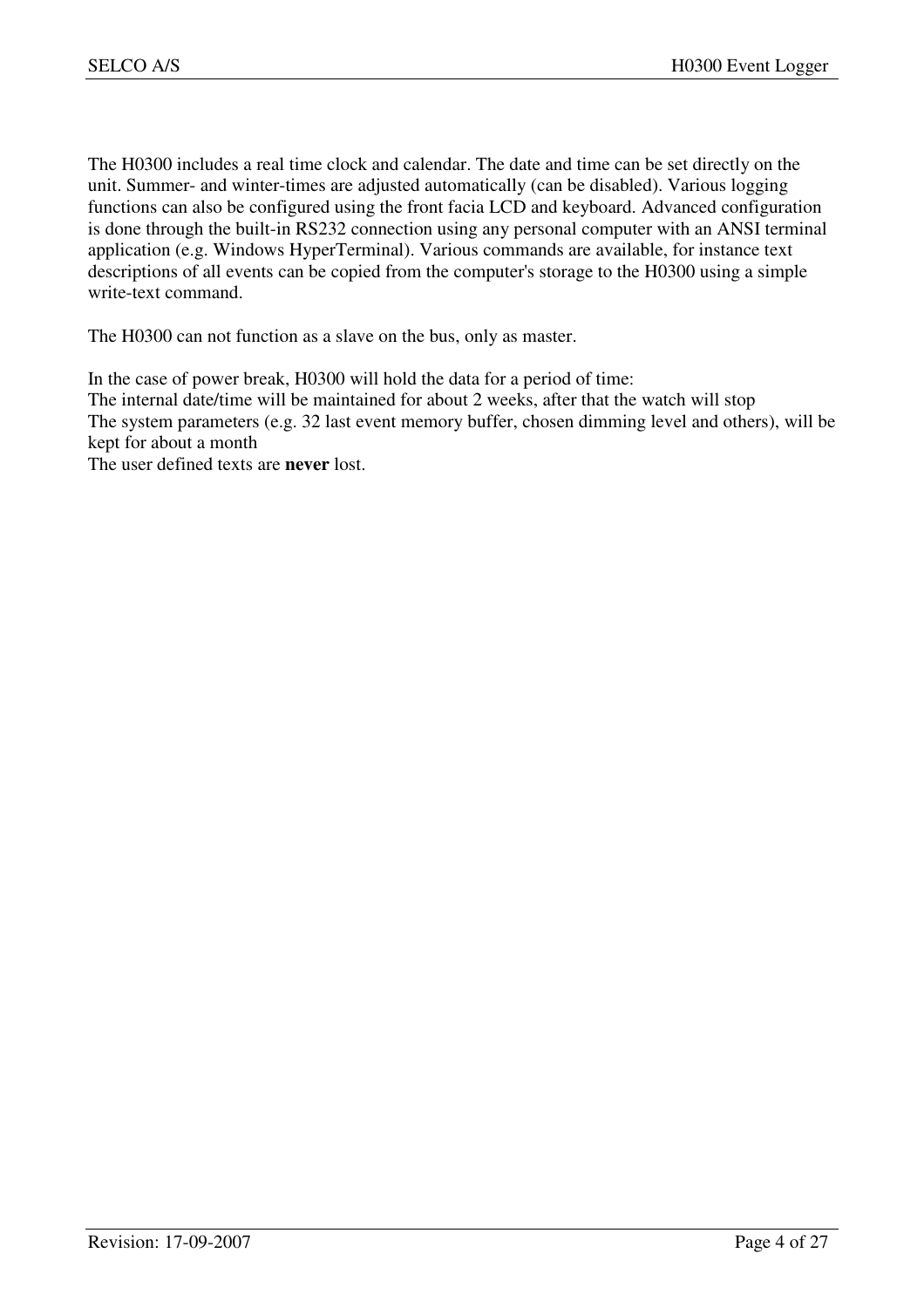## **Mounting**

The SELCO H0300 is a compact unit intended for flush mounting. Dimensions (H x W x D): 96 x 144 x 64 mm.

The H0300 is intended for mounting in a control panel or a switchboard door. The H0300 should be mounted in such a way that the display is clearly visible, and so that the operator is able to easily access the keyboard.

Computer based configuration requires access to the rear of the unit (in order to attach the RS232 DB9 plug).

Remember to take into account the depth of the DB9 and DB25 plugs for the RS232 and the Centronics printer connections when planning the installation.

The H0300 fits in a cut-out with measurements of 92 x 138 mm. (H x W). The unit is secured with two fixation clamps mounted on the sides.



### **DIP switch settings**

DIPSWITCH no. 1 is always in OFF-mode. This means MASTER MODE.

DIPSWITCH no. 2 is set to ON-position to disable automatic one-hour-shifting of time in winter and summer period.

DIPSWITCH no. 3 should be ON if H0300 shall be used without printer.

DIPSWITCH no. 4 enables (OFF) or disables (ON) the front plate configuration key (CFG ).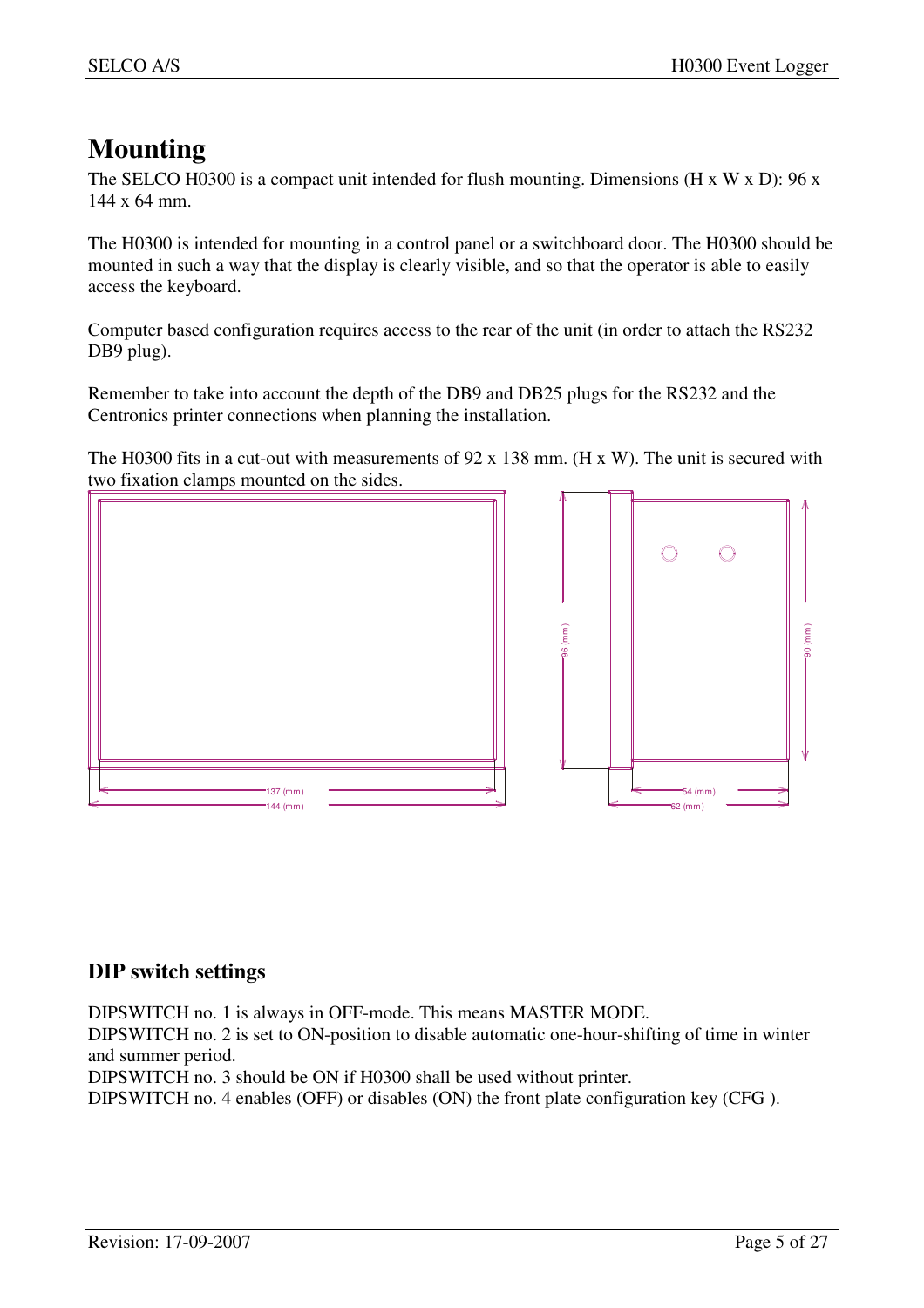## **Installation**

Before turning to this section, ensure that the H0300 is mounted and connected according to the directions provided in this manual. Below follows the description of the H0300.

Connect the H0300 to a +24 VDC power supply. Observe that the green PWR LED ignites with steady light. After power up, the H0300 should acknowledge with the following text in the display.

\*Initialisation\*

### **Initialisation**

The H0300 will scan the bus for active units during the initialisation procedure. The scan is conducted by polling each valid address (1 to 63) for its unit type. Active units that provide a valid response are added to the surveillance list.

A communication error will be issued if more than one unit has been given the same address on the bus. Such an error will be reported in the display as follows (address 05 is used as an example).

Invalid response check address 05

To remedy this error it's necessary to check the named address setting and change it to another unoccupied address. It is of course important that each unit has a unique address on the bus. Afterwards, the YES-key should be pressed to repeat the initialisation procedure (and thereby the bus-scan). This procedure might have to be repeated, depending on the number of conflicting addresses.

Another possible cause of address failure is incorrect configuration of communication parameters (baud rate, data bits etc.). It's important that all units connected to the bus are configured with the communication parameters matching those of the master H0300.

The reason for poor communication could also be an incompatible unit (e.g. a foreign unit using a different implementation of the protocol). Attaching new units can easily cause a short-duration "Invalid response", which is normal.

Once the successful initialisation has been completed, a short report will be printed (if printer is connected) where all addresses found on the bus will be revealed.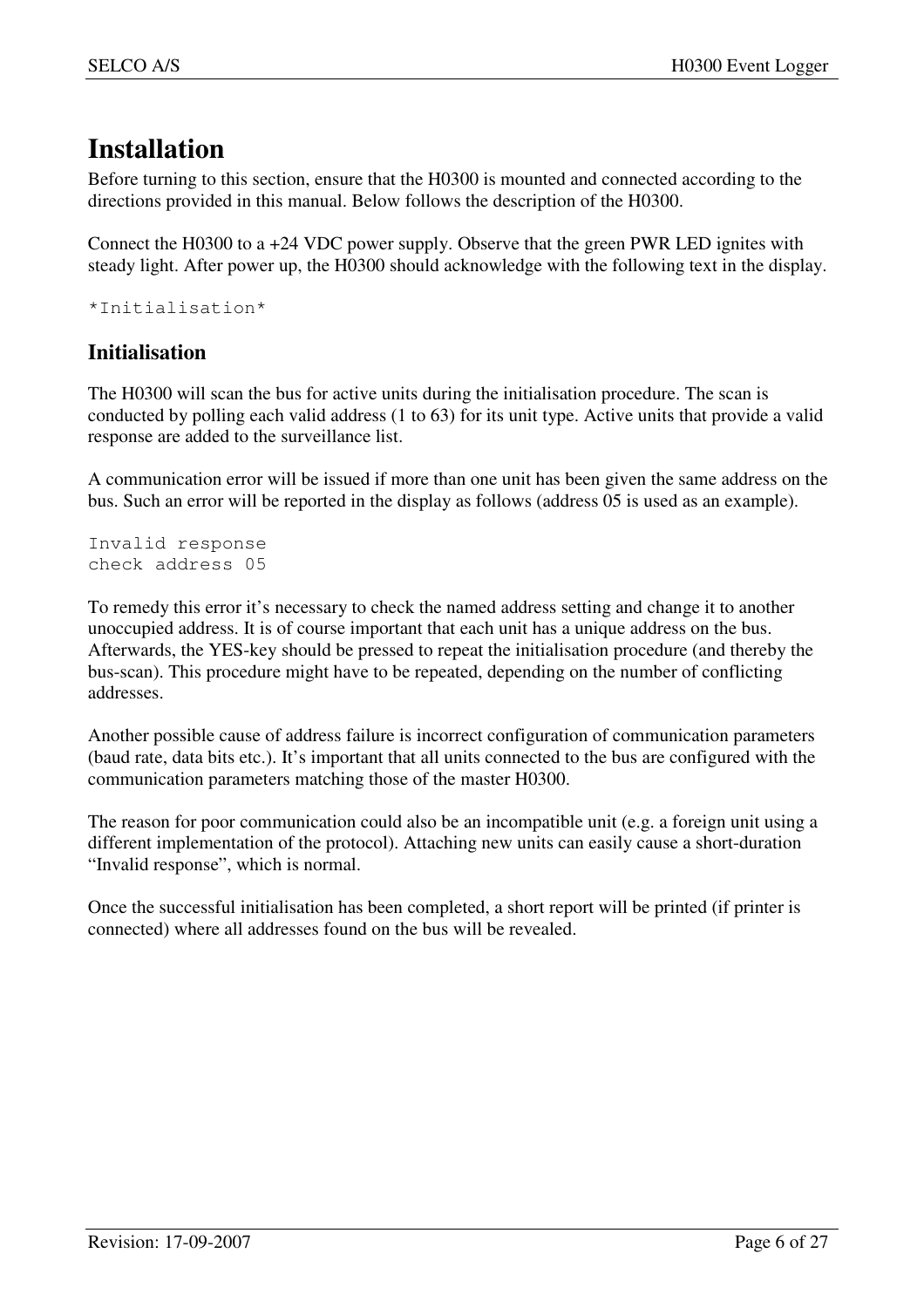## **Entering Surveillance Mode**

The H0300 will switch to surveillance mode once the initialisation procedure has been successfully completed.

While in surveillance mode the H0300 will continuously scan all active units in order to detect new events. Each new event will be logged together with the actual date and time of the detection.

The default display will show current date and time plus the number of unacknowledged events (among the events present in the memory log of the H0300). The example below shows that no new events are present in the memory log.

22-05 13:39:29 All Acknowledged

When there are unacknowledged events in the memory log, the display will show the number.

22-05 13:39:42 Non-Ack. Evts 12

The inspection of all logged events (acknowledged and unacknowledged) is made by UP/DOWNarrow keys. The UP-arrow key leads to earlier events, while the DOWN-arrow key recalls the later (as through a printed list - up or down). The LED "Non-acknow" lights when an unacknowledged event is shown. It's possible to select that only unacknowledged events appear on display, please see Configuration commands from PC.

**The green "Run" LED will indicate that the surveillance is active**. The green LED will go off if communication is lost, like for example while the H0300 is communicating with PC. If it is off, there is no surveillance. However, as soon as surveillance (and LED "Run") is on again, all new events will be detected and logged, only their recorded time will be the time of restarting the surveillance.

#### *Important Note:*

At the first start of Logger after the delivery, or after a long period without power supply, it is possible that, after the initialisation, it will not go further than writing Surveillance ON

on the display. The reason for this is that the internal watch is stopped. The actual time and date should be adjusted, which is possible either from the keyboard, or from a PC. These procedures are described on page 12 and 19 in this manual.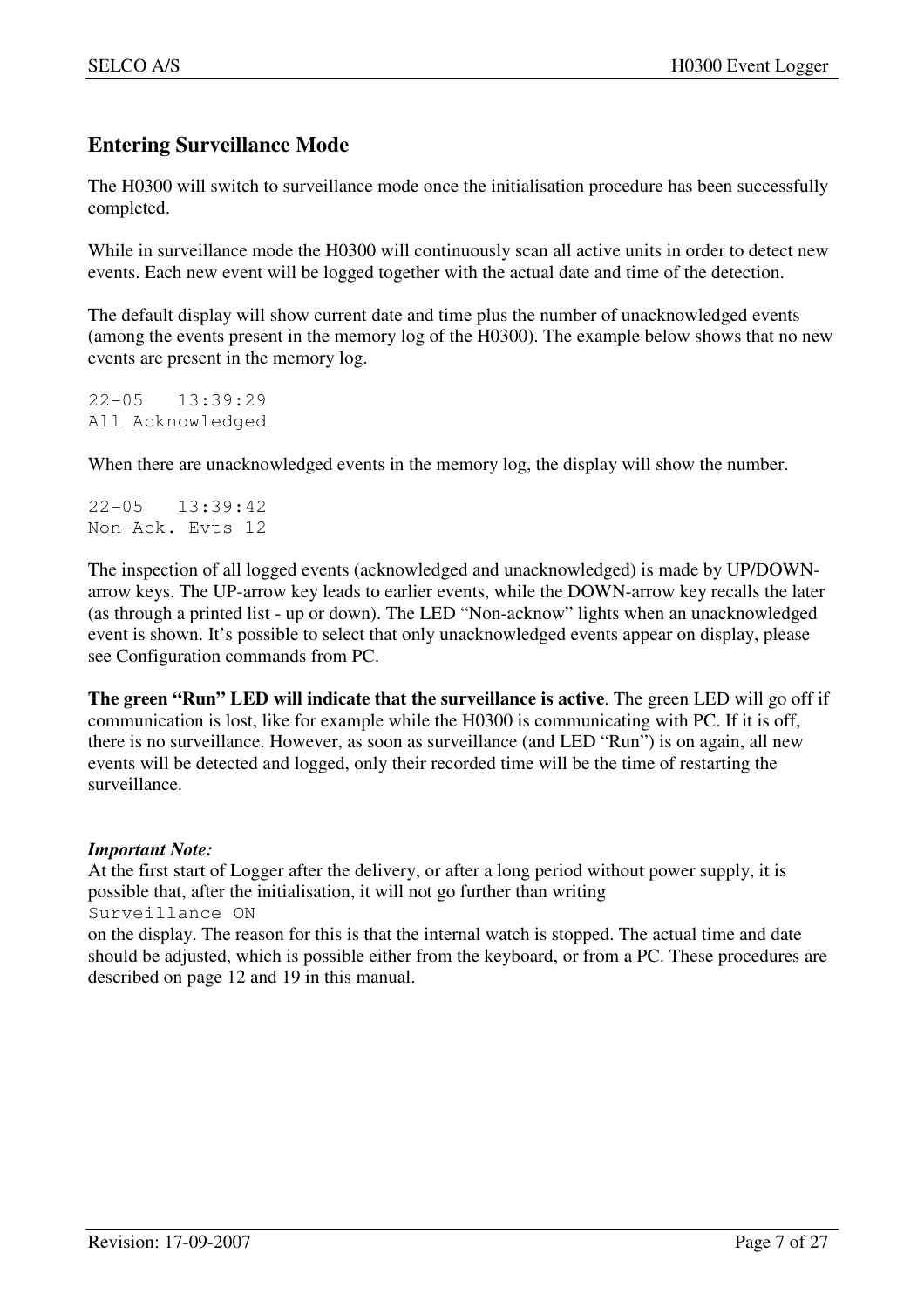## **Logging Events**

When a new event is detected it will be added to the memory log of the H0300 and written to the printer (if attached). Once a new event is detected the display will automatically change to the indication of the related detailed information. A time delay will automatically toggle the display to indicate all parameters associated with the given event. The display will return to default surveillance mode after 25 seconds, provided that the user has not touched the keyboard and no new event was detected.

Toggle state 1: Showing information about unit number, channel number and event (LED) state.

22-05 13:39:29 Un 01 Ch 06 St

The LED state is described by two letters (St = Steady, Sf = Slow Flash, Of = Quick flash, Fl = Flash and  $Of = Off$ ).

Toggle state 2: Showing the first 16 characters of the 32 character event description. If no text description has been assigned, only state 1 is shown.

22-05 13:39:29 Insulation Monit

Toggle state 3: Showing the last 16 characters of the event description. Toggle state 3 appears only if the event description exceeds 16 characters.

22-05 13:39:29 lation Monitor +

After 25 seconds, the H0300 automatically returns to default surveillance mode. The default surveillance mode will now show the number of unacknowledged events.

22-05 13:40:42 Non-Ack. Evts 1

If a new event appears while showing the previous, H0300 will start showing the new one.

The UP/DOWN ARROW-keys can be used to scroll through the entries of the memory log. The LEFT/RIGHT ARROW-keys will force the otherwise delayed toggling of the event details (Unitchannel - Text I or II).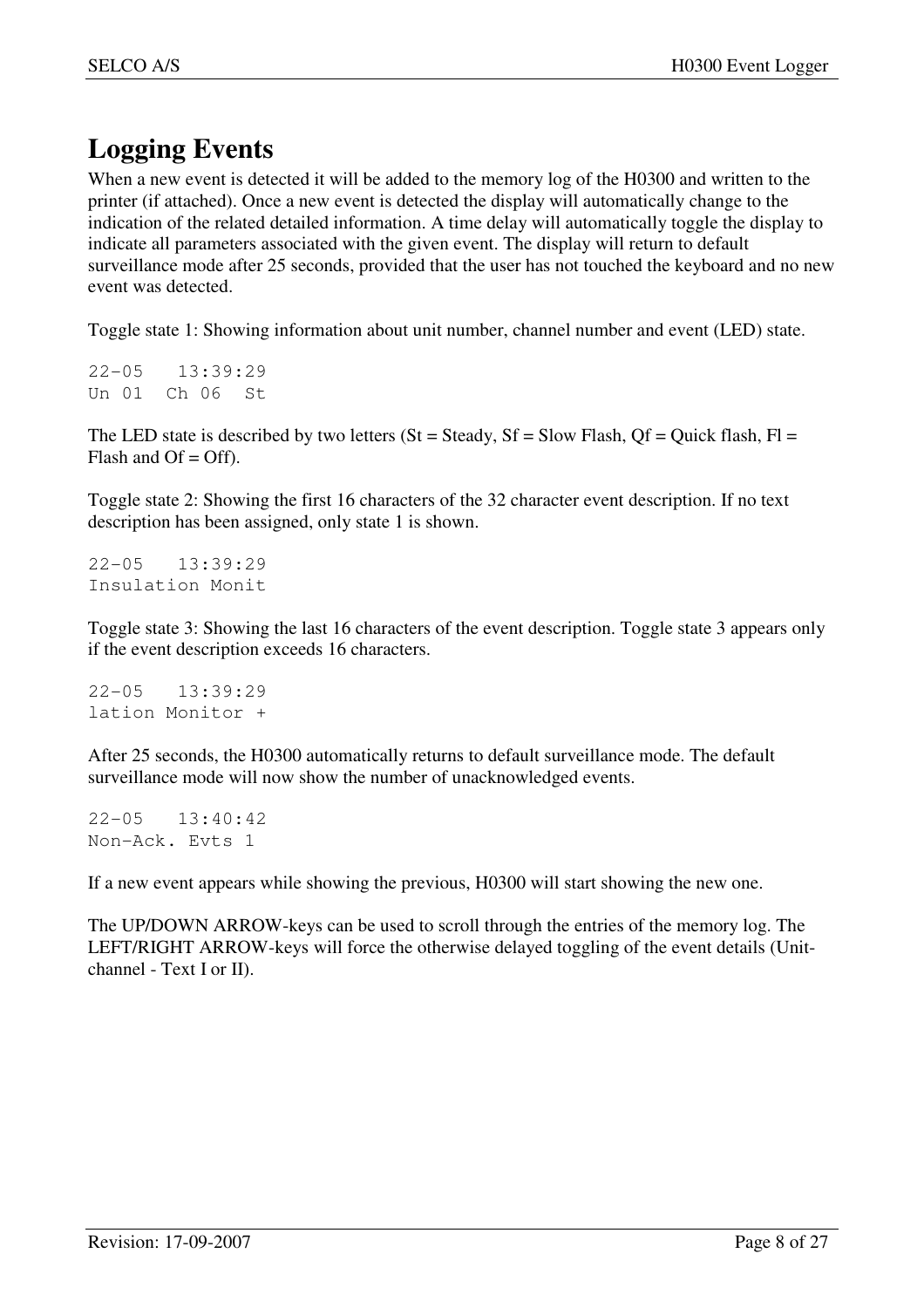### **Logging to Printer**

The H0300 supports the connection of a standard printer with a Centronics compatible parallel interface. The connection of the printer is optional, but highly recommended. The printer which best suits the logging requirements is a 9 pin dot matrix printer, 80 characters per line, with tractor, which enables the use of continuous paper.

The printer will log every event with date, time, unit address, channel number, event (LED) state and the 32 character event description.

The H0300 front plate includes a dedicated LED for indication of printer errors. The memory log will operate as a failsafe buffer should the printer go off-line (e.g. due to failure or paper-out). The contents of the memory log made during the printer's off state is printed as soon as the printer is back on-line, together with an alert message showing that the printer was out of operation. Both offline and back on-line times are given in the message. The capacity of the buffer is 32 last events.

If printer will not be used at all, the DIPSWITCH no. 3 should be set to ON position. After that, the full initialisation, or only Printer initialisation in Menu 3 (see page 12), should be made in order to remove the printer control from logging activity.

## **Acknowledging New Events**

The H0300 memory log will hold a total of 32 latest events. The memory log operates according to the first in – First out principle.

Events stored in the memory log can be acknowledged using the keyboard YES-key. A dedicated front plate LED will indicate whether or not the displayed event has been acknowledged.

It's possible to configure the H0300 in such a way that only unacknowledged events are visible in the log, however all events are still printed (if a printer is attached).

It's important to note that the acknowledgement of an event affects only the internal memory log of the H0300. Traditional acceptance of alarms and remote events must still be performed on-site on the individuel unit. **(However, using the Command "Reset All" in Menu 1, it is possible to send a remote confirmation to all units on the Bus, see page 12)**

#### **Stop the siren**

The H0300 includes a built-in relay for control of an external siren. The siren is activated with the detection of every new event. System errors (e.g. communication failure) will also activate the siren.

The siren is stopped by pressing the Bell-key. Stopping the siren will not acknowledge the newly detected event. Acknowledgement is done be pressing the YES-key while the event information is shown in the display and LED "Non-acknow" is on.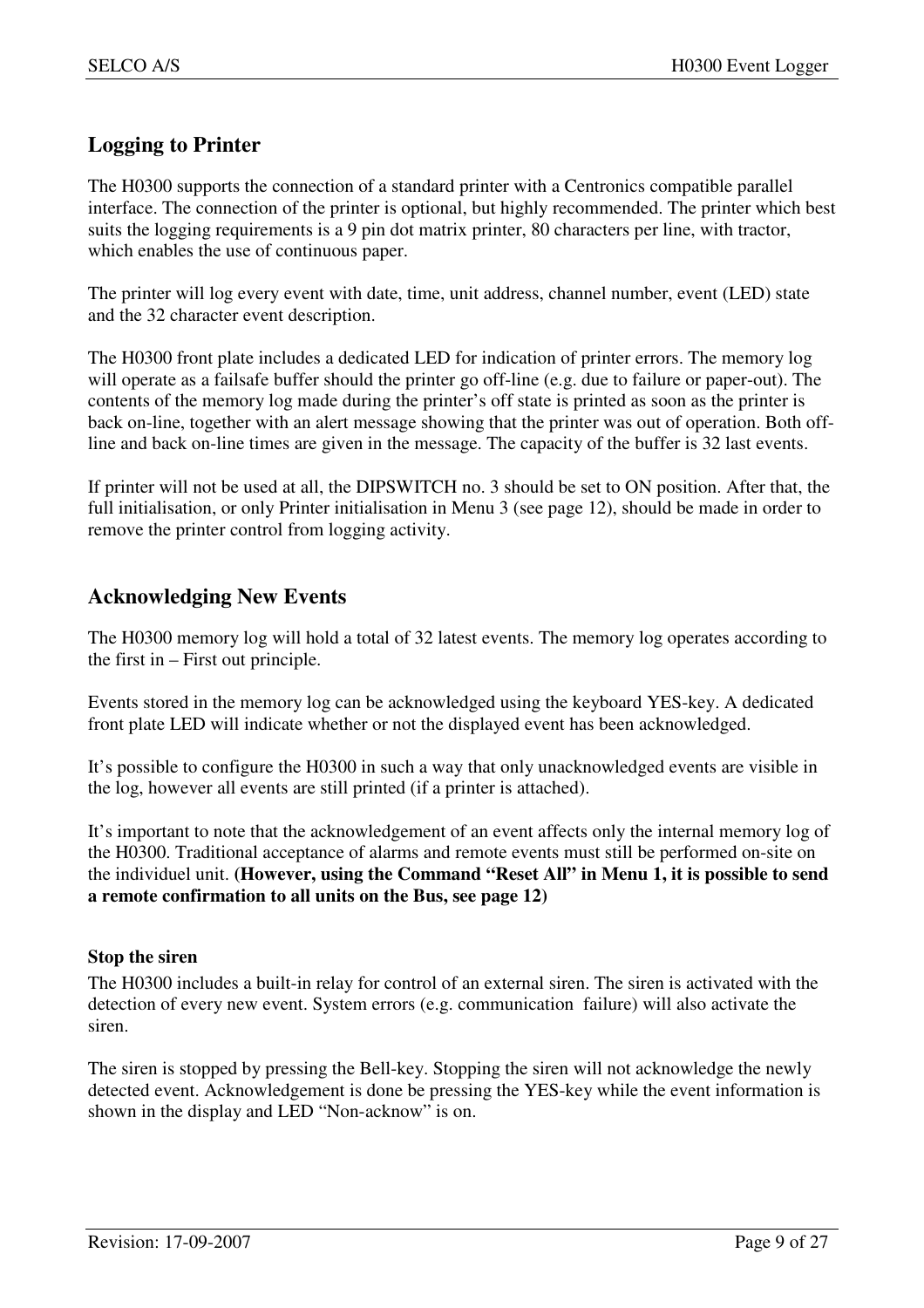## **Setup mode**

Most of configuration tasks can be conducted using the front plate keyboard and display. Advanced configuration requires the connection of an ANSI terminal via the RS232 interface.

#### **The following parameters and functions can be accessed in Setup mode:**

- Commands (Reset All, LED Test, Start Engine and Stop Engine)
- Date and Time
- Printer Top of Page
- Bus Rescan
- Log Clear
- Dimming level

The H0300 will continue scanning for new events although the unit is placed in Setup mode. It means that if a new Event appears during the configuration in Setup mode, the whole session will be abandoned, and has to be done again.

The H0300 is placed in configuration mode by pressing and holding the CFG-key for about 3 seconds. The first item is Commands:

22-05 14:25:14 Commands

Pressing the UP/DOWN arrow-keys will cause the H0300 to roll through the different configuration parameters and functions.

The LEFT/RIGHT arrow-keys control the depth of the menu system.

While a numeric parameter is shown, the UP/DOWN arrow-keys will increase or decrease the value. All values will roll up or down within their natural limits. Holding the UP/DOWN arrowkeys pressed, the value will be increased/decreased repeatedly.

The YES-key confirms and accepts the change(s), going out of the Setup mode.

The NO-key denies any change(s) made previously and leaves the Setup mode. The same effect is produced if no key is pressed within 15 seconds.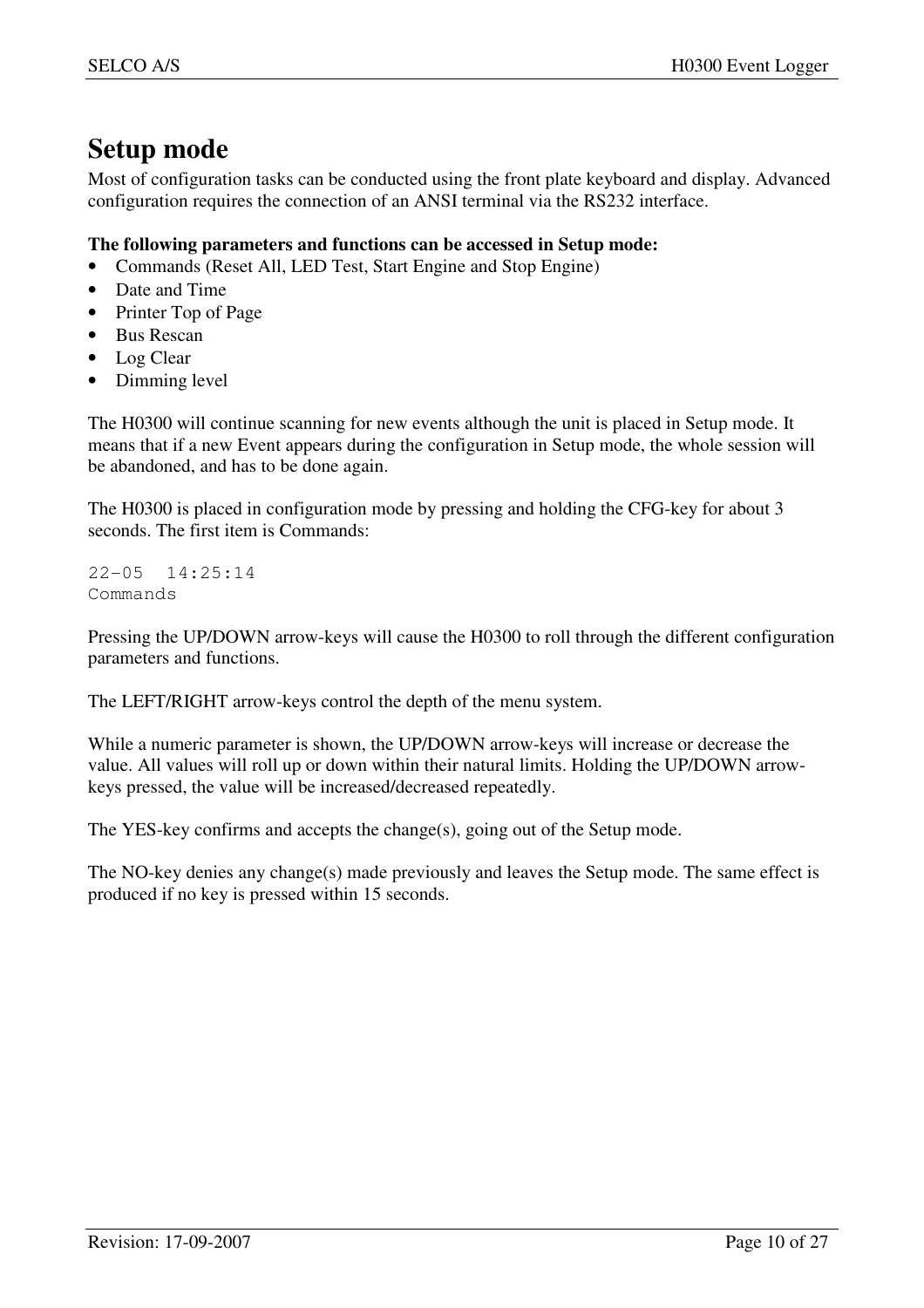#### **Menu structure**

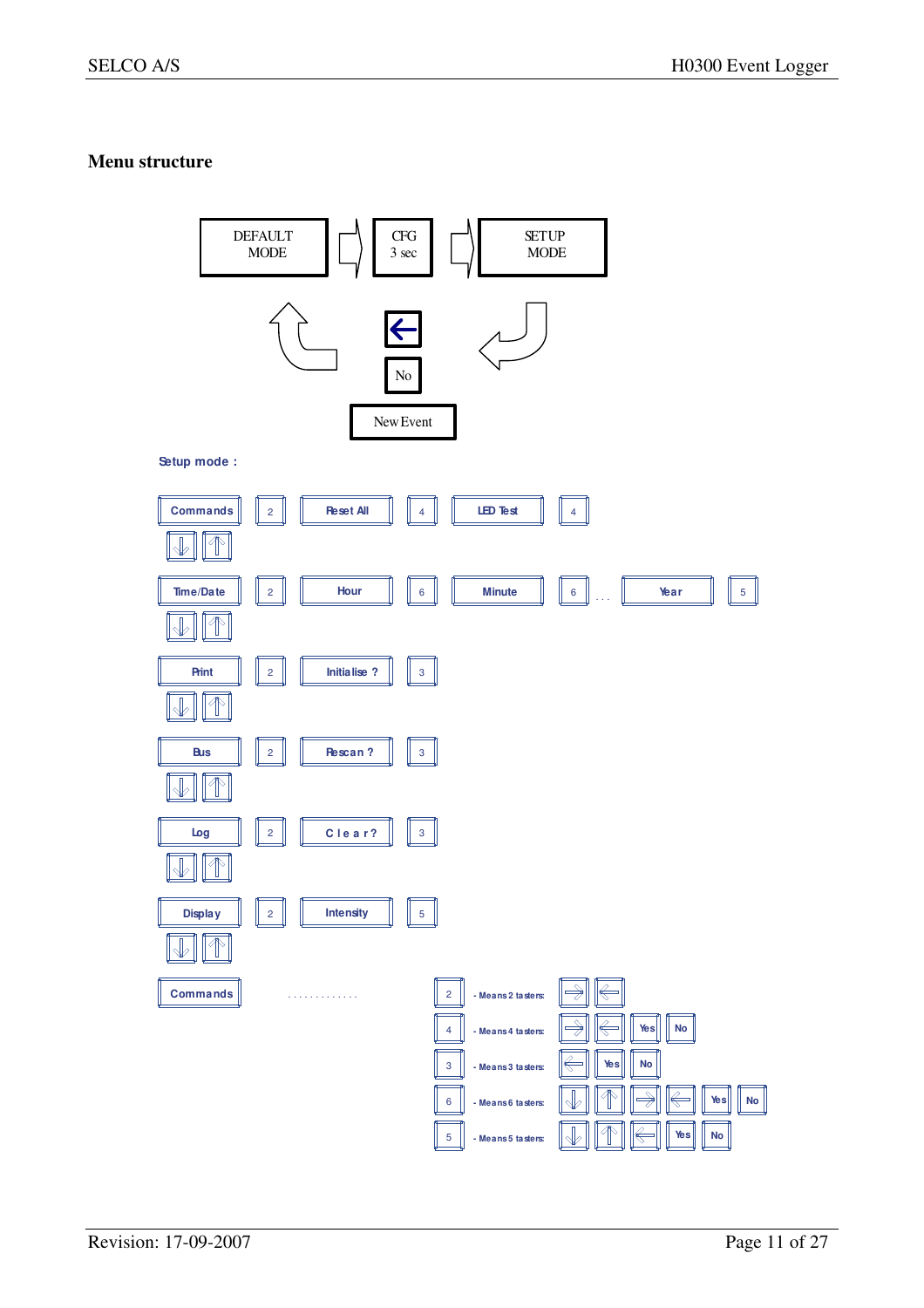### **On-site configuration**

Following menus are available in on-site configuration.

#### **Menu 1: Commands**

The user should enter this Menu by pressing the RIGHT arrow-key. The first command is "Reset all". If the YES-key is pressed, it sends the Reset (or Confirm) signal to all the units on the communication Bus. The next command is "LED Test", which makes all units turn their LEDs on, for a couple of seconds. The next is "Start Engine", which applies only to the M2000 SELCO Engine Controllers. The H0300 will send the signal for start of Diesel motors, and then all the engines will be started simultaneously. The next command "Stop Engine" will stop them all.

#### **Menu 2: Time / Date**

Entering this Menu, with the RIGHT arrow-key, will start with "Hour: " written on display, together with value of the current hour. The value can be increased or decreased by using UP/DOWN arrowkeys. When the upper (or lower) limit (23h and 0h) is exceeded, the value will change to lower (or upper) limit and continue increasing (or decreasing). Thus, only valid values for hours are maintained. After getting the desired value, the possibilities are: to confirm with YES-key and go out of Setup, to come to the next parameter (minutes) with RIGHT arrow-key, to go back to Menu 1 level (abandon changes) with LEFT arrow-key, or to go out of Setup with NO-key, by which, all the changes are ignored.

The RIGHT arrow-key leads to the next parameter. The name of parameter ("Minute:") is shown on the display with the actual value, which can be increased or decreased. The procedure for changing, confirmation and/or leaving the Setup, as well as passing to the next parameter is exactly the same. The only specific thing when minutes are changed is that if seconds were not changed, after confirmation seconds start from zero.

The LEFT arrow-key returns to the previous parameter. The RIGHT arrow-key leads to the next. All the changes that have been made will be accepted ONLY if the session is ended with YES-key. Otherwise, no change will take place. Bear in mind that the changes are also abandoned if no key has been pressed within 15 seconds. Only the change in minutes will allow waiting for synchronisation up to 2 minutes.

Changing of Time / Date will be registered on Printer if it is connected.

Summer- and winter-time is exchanged automatically, by the end of March and October (on the last Sunday). A short report about that is also sent to printer. The automatic summer/winter time change can be disabled by sliding the DIPSWITCH no. 2 to ON position.

#### **Menu 3: Print**

There is one option dealing with Printer and that is to define the top of page. This function demands confirmation and therefore "Initialise ?" is displayed. If YES-key is pressed, within 45 seconds, the current position on page is considered as top. It is therefore assumed that the top of page on the printer had first been adjusted.

If DIPSWITCH no. 3 is set to ON, there is no further logging to Printer.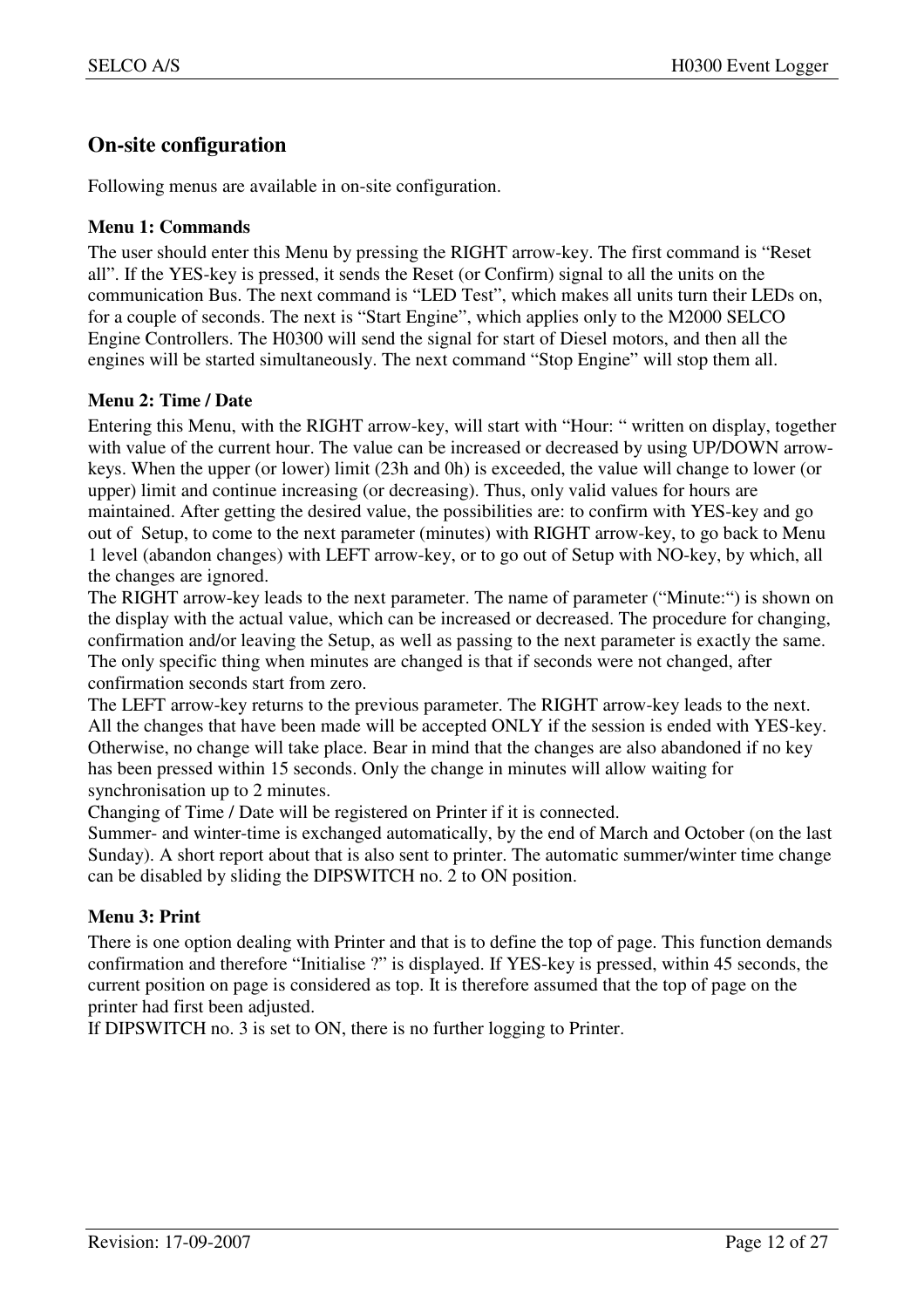#### **Menu 4: Bus**

This menu offers rescanning of the communication Bus, which will establish addresses of all units present on the Bus. It is useful when a new unit is added, or an old one with communication problems needs to be tested. Answering to "Rescan ?" with YES-key, the initialisation is performed and addresses of the present units are reported on Printer. This procedure does not affect any other parameter.

#### **Menu 5: Log**

This menu provides the possibility of clearing the logging memory, which contains 32 last events. All events will be cleared, no matter if they were acknowledged or not.

#### **Menu 6: Dimming**

This function provides the possibility of adjusting the light intensity on front panel: both LEDs and Display backlight are controlled at the same time. When this menu is entered, all LEDs are turned on and the current intensity is displayed. The lowest intensity is represented by the value 0 and the highest by the value 15. The intensity value can be changed using UP/DOWN arrow-keys. As soon as the value is confirmed, (or the session interrupted), the LEDs will go back to their working state.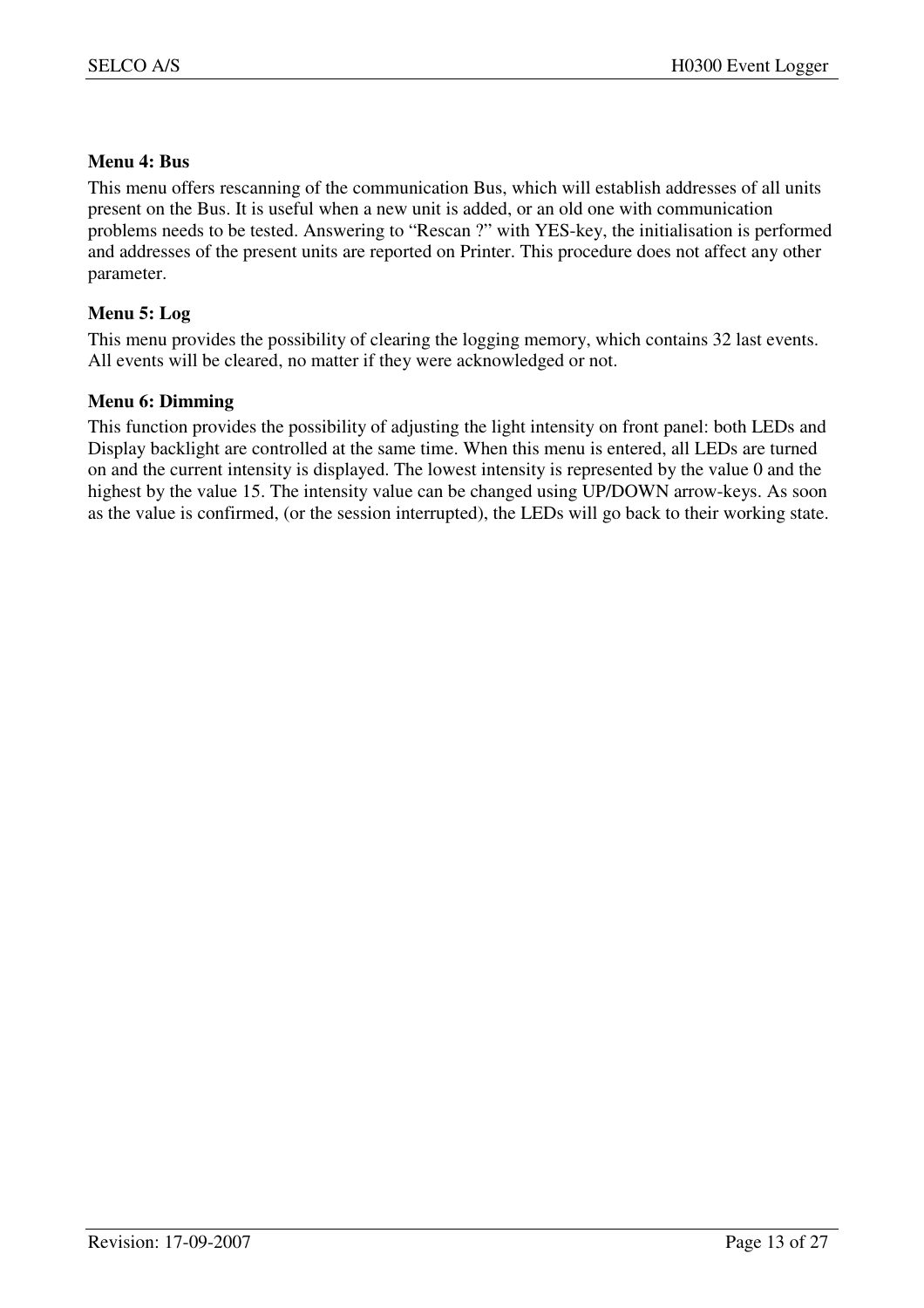## **Relations**

The H0300 can work as an event relay (or bus based event/indication repeater).

The H0300 can be configured to transfer the status of a LED on one alarm unit to a specified LED on an indicator panel. A huge number of relations can be defined. The state of a single LED on one unit can be relayed to multiple channels of other units, or more channels of different units to one LED, in which case we speak about group alarms.

If more LEDs are related to a single LED (e.g. to one common LED representing a group of alarms), this LED will always show the alarm of the highest order among the related LEDs.

It is only possible to relay LED states to units (targets), which support bus based indication (the M4780 and the H1500).

Unit types with alarm inputs (such as M1000, M3000, H3000 and M4780) can be a source, but the indicator H1500 cannot.

Repeated LED states are not logged by the H0300, only the original event is logged.

While M1000 can not be a target for relaying LED states, it can repeat INPUT states of another M1000 unit (or an M4780). In such a case it will behave in the same way as the defined sourceinput is connected in parallel with target's own input. It means that the relayed alarm on target M1000 requires to be confirmed by operator as it was its original alarm. Both changes in source units and target units are logged.

Setting relations is a simple procedure, which is made by use of a PC with ANSI Terminal, please refer to the section "*Configuration Commands*" starting on page *16* in this manual.

Read also appendix B - *Setting relations from a text-file* on page *27.*

Text **H0300 CFG.txt** is an example of a text file and can be found on SELCO's website **www.selco.com.**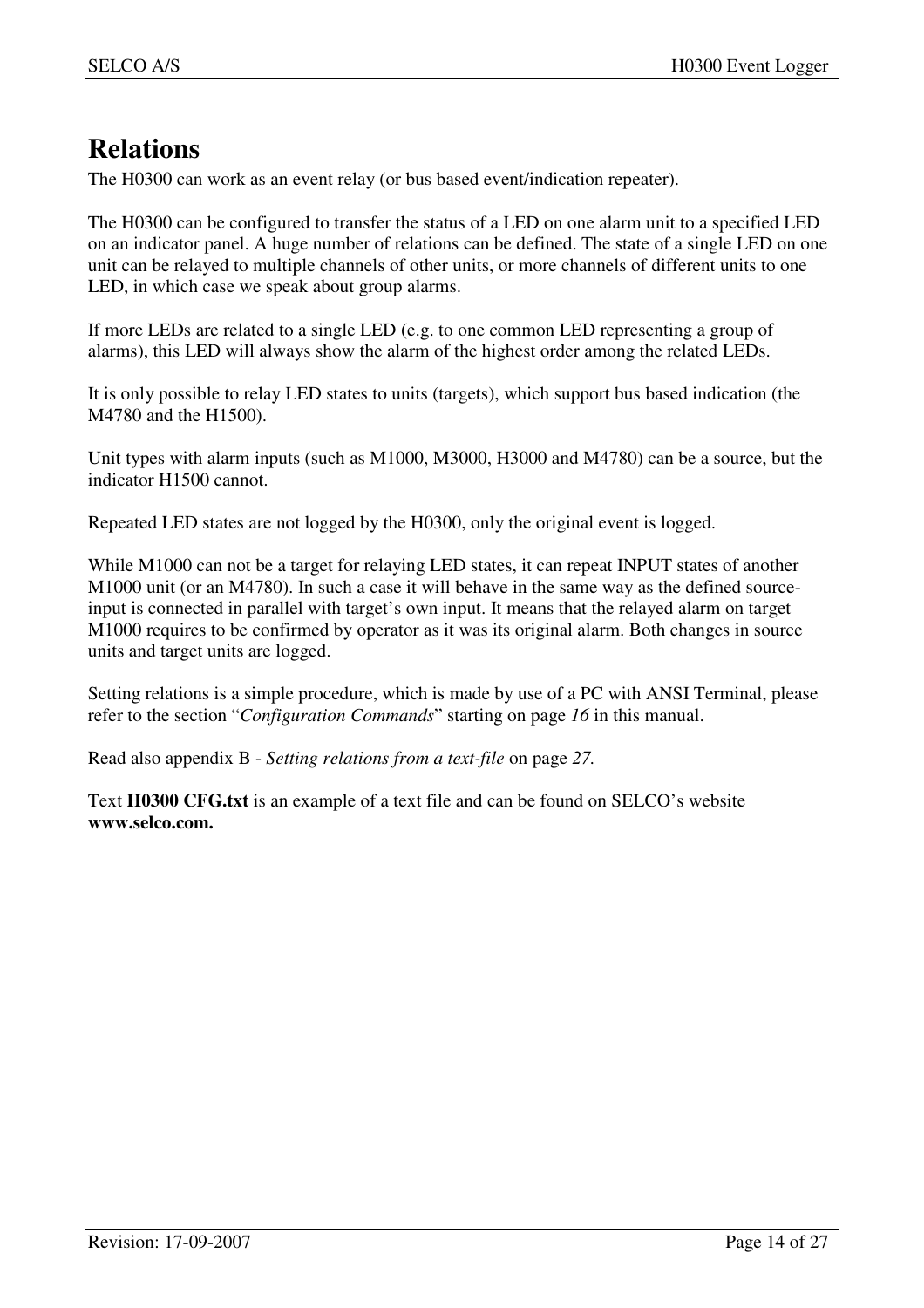## **Security of Logging Functions**

H0300 is provided with self-control of some important functions. In the case of failure, the user is warned by audible signal (through the external siren). The type of failure is also announced.

## **Control of Communication**

If one or more units do not respond to H0300 Logger's call 12 times in sequence, the warning signal is given: LED "Communication error" starts flashing and the siren is activated. A report is printed with exact date and time and address of the unit(s) which failed to communicate (each separately). The units are temporary taken off the surveillance list (in order to get faster surveillance of the rest of the system). Every full minute a new attempt is made to communicate with the previously failed unit(s). As soon as the communication is re-established, a new printed report is made with the date and time. Note that there is no such a report on Display.

To check which units are present on the bus, the user can send the command UNITS from the attached PC (refer to the section **Configuration Commands** on page **16**). Adresses of all the units in the surveillance list appear on the screen, and the one(s) temporary missing are marked. There is another possibility – only if printer is used - to manually activate Rescanning (refer to the section **Setup mode** on page **10**) and the result will be printed – addresses of all the units that answered the H0300's calls, and thereby are present on the bus. However, remember that this rescanning stops the automatic retrials in the minute intervals. If the unit does not answer in the rescanning procedure, it will be removed from the surveillance list. The red LED Communication error stops blinking also in case that the communication was not restored with the missing unit(s).

## **Control of Printer**

Printer failure is detected when an unsuccessful attempt to print has been made. The LED "Printer error" will flash and the audible alarm will activate. However, the logging sequence is left undisturbed – displaying of events and memory log will work normally. The H0300 will continuously try to send events to the printer; therefore LED "Run" eventually goes off briefly. As soon as the printer is back on line, the message will be printed, with the time of the off line and back on line detection. All the events, saved in the memory during the printer's off line period, will then be printed (however, not more than 32 last events).

## **Control of Data**

The communication protocol includes a reliable data validity check. Non-valid data is ignored, but in repeated cases of transmission errors, a warning is issued. LED "Invalid response" will flash while the address of the unit is given together with siren activation.

In the case of supply disruption, all data are kept for a minimum of two weeks; this includes the normal function of the on-board clock. All the differences, with respect to the status before Powerdown, will be reported at Power-up, only the recorded times will be all – the time of Power-up.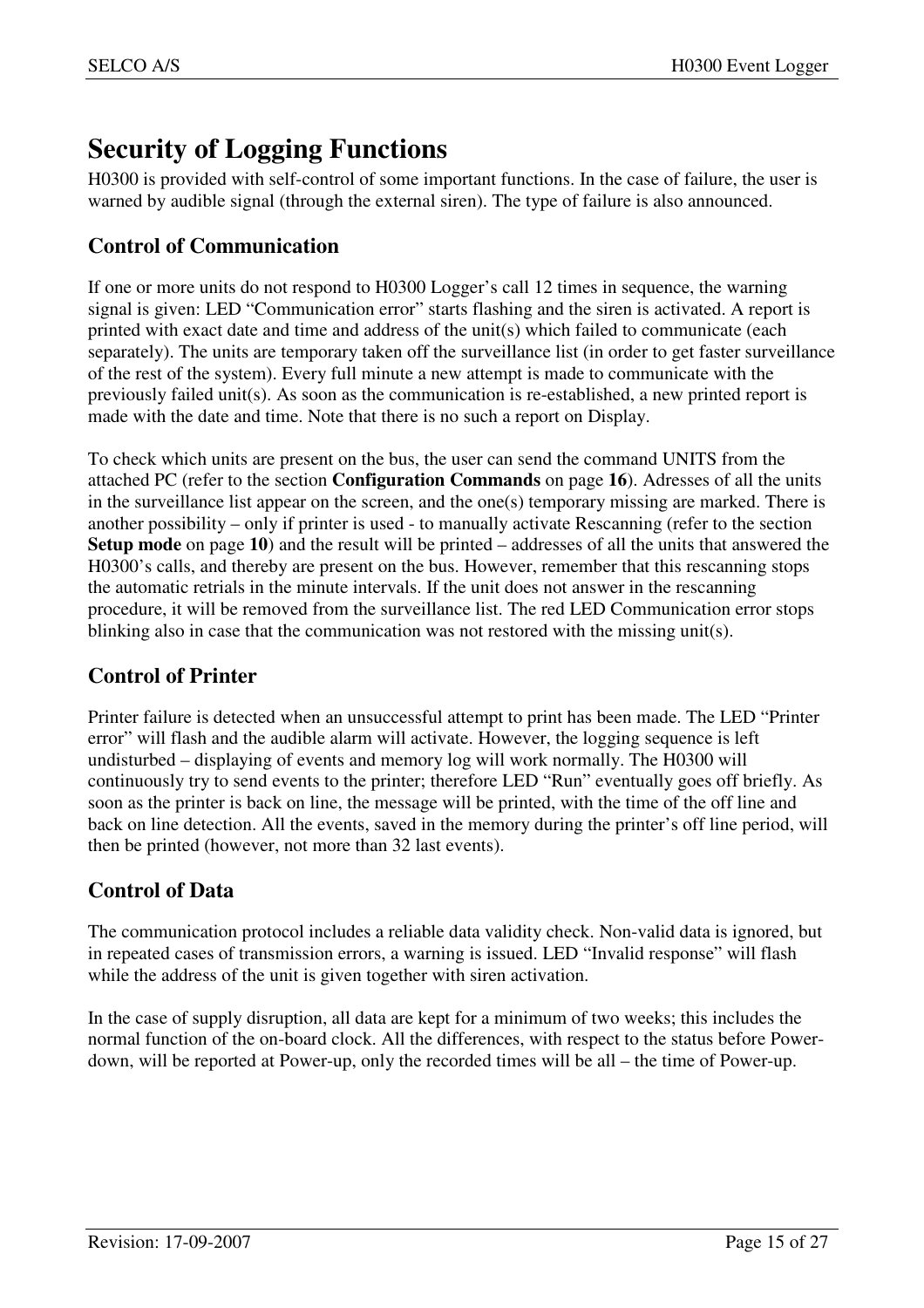## **RS232 Terminal**

Configuration is conducted through the RS232 connection, using an ANSI compatible terminal (e.g. Hyper Terminal, which is supplied with the Windows operating system).

All important information about how to install and configure Hyper Terminal program can be found as a separate document, on SELCO Web site, under H0300 Support.

## **Configuration Commands**

Advanced configuration is done through the RS232 connection of the H0300. An ANSI Terminal application (e.g. Windows HyperTerminal) is required to perform the configuration.

Configuration is carried out by sending one of the commands from the set, out from the Terminal to the H0300. All commands must be ended with ENTER, except those which send a text from hard disc.

Commands can have multiple characters, but only the first 5 are recognised. H0300 makes no difference between capitals and small letters. If the command has more than 1 parameter, they must be separated with comma. Parameters can only be numbers.

Numbers are taken as decimal values, unless there is "H" (or "h") added, then it is a hex number. Numbers are also taken as valid hex if there is at least one hex digit  $(A - F)$ . For example: 15 is taken as 15d, 15h is taken as 21d, a0 is taken as 160d. Hex numbers must always have 2 digits, therefore for instance A or AH is not valid, and should be typed as 0A or 0AH.

The commands will be answered by the H0300, with either "OK" or "ERROR".

Characters "<>" enclose the names of numerical parameters, and are **not** used. Parameters given in "[ ]" brackets are optional and may be omitted.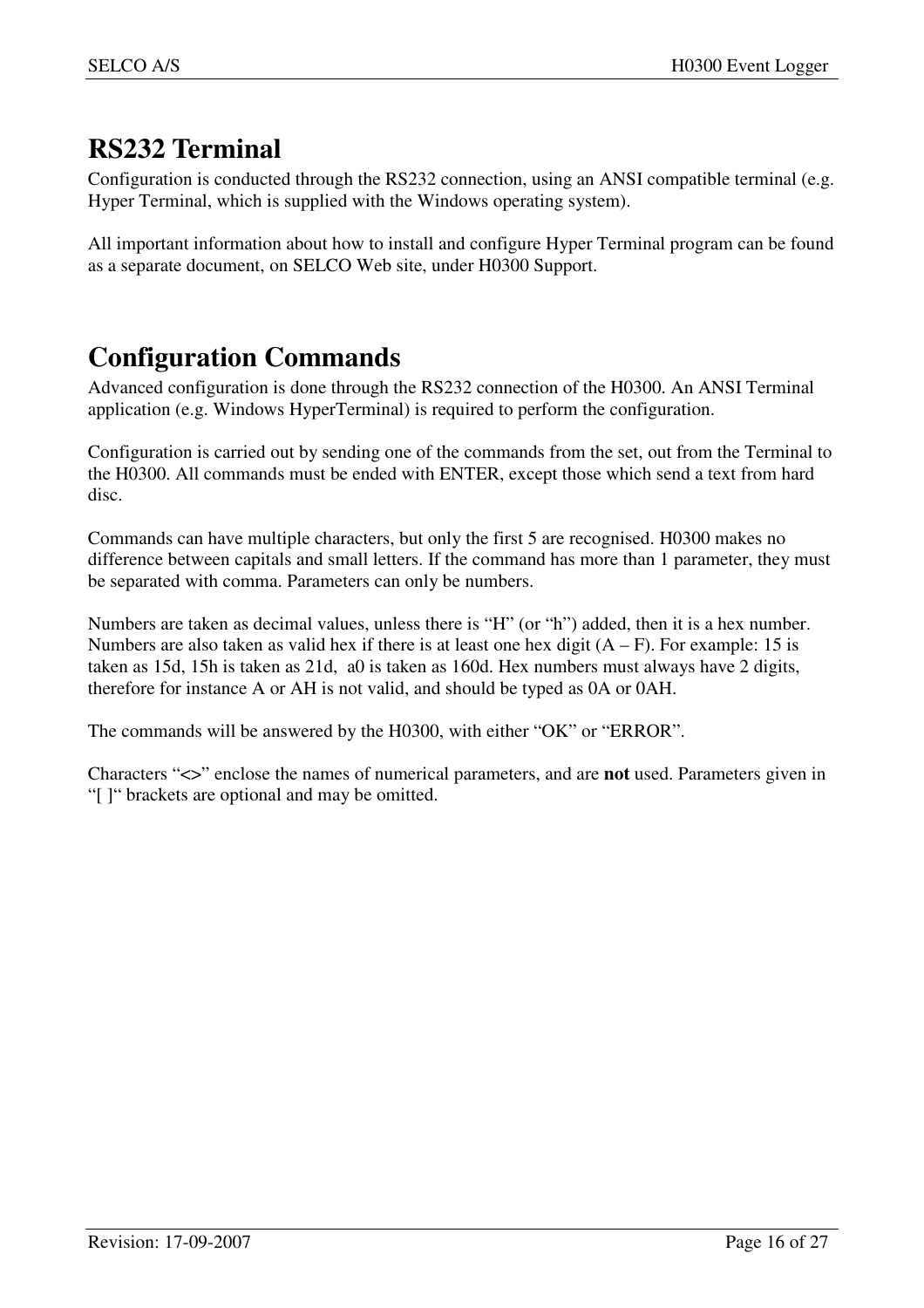### **Set Relation**

SETREL <Source Unit>,<Source Ch>,<Target Unit>,<Target Ch>

The Set Relation command sets the repeater function of the H0300. Source is defined by unit address and channel number that is to be repeated, destination by address and channel of the remote unit. If an incorrect parameter is entered, or the given relation already exists, "ERROR" is returned by the H0300.

**Example**  SETREL 1,2,4,5 - Status of LED 2 on Unit 1, will be transferred to Unit 4, LED 5

Read also appendix *B - Setting relations from a text-file* on page *27* in this manual.

#### **Delete Relation**

DELREL <Source Unit>,<Source Ch>,<Target Unit>,<Target Ch>

The Delete Relation command specifies the exact relation which is to be removed. It is necessary to fill in all the parameters in order to ensure that a relation is not deleted by mistake. If the given relation does not exist, or not all parameters are given, "ERROR" is returned by H0300

**Example**  DELREL 1,2,4,5

#### **Show Relations**

SHOWREL

The Show Relations command displays all defined relations.

#### **Reset Relations**

#### RESREL

The Reset relations command deletes all relations. The H0300 will demand confirmation.

#### **Example**  RESREL

Do you really want to delete all relations ?  $\overline{\phantom{a}}$ 

The user should answer with "Y" (or "y") within 5 seconds. In that case, the memory containing all defined relations will be erased and "OK" sent back. Any other answer, or timeout, rejects the command and sends "ERROR".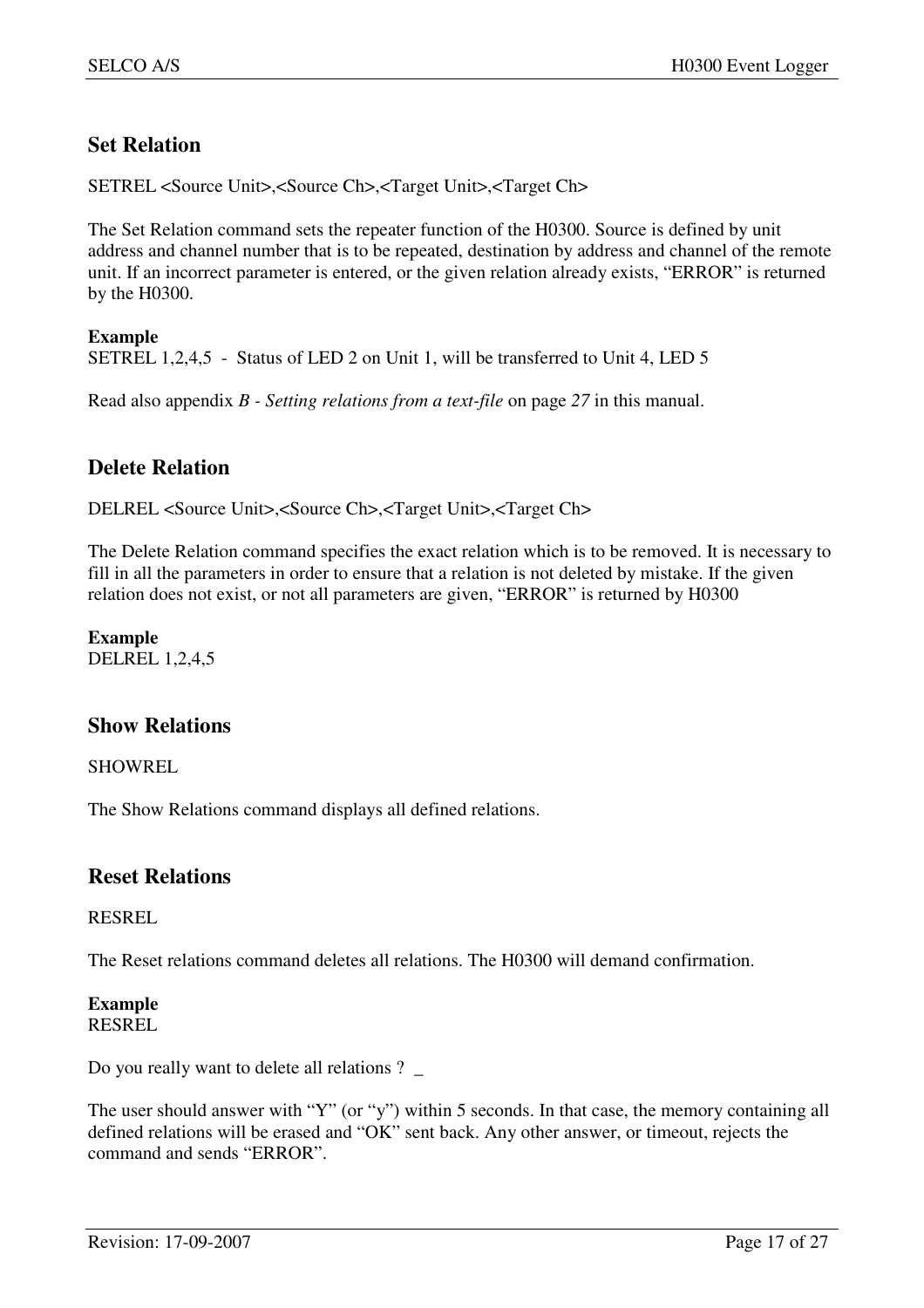## **Write Text**

WRTEXT <Unit>, <Ch> " <Text>

or

WRTEXT <Unit> " (Send text file through HyperTerminal)

The Write Text command is used to specify the 32 character text which is shown in the display and printed on the printer when the related event is detected. The Write Text command can be used to configure one string at a time (channel by channel), or it can be used to transmit a text file containing the texts for one or more units. In that case, the text is copied from the hard disc.

Note that one, and only one, quotation sign ( " ) is part of the command.

#### **Examples**

WRTEXT 1,8 " High Water Pressure (ended with ENTER)

The text will appear on the display, and will be printed on paper, every time Unit 1, channel 8 is activated/deactivated

WRTEXT 1 " (Select *Transfer* -> *Send Text File…*in HyperTerminal) (no ENTER)

The group of texts (Text File) is sent and will be placed starting with Unit 1. If texts for more than one unit are sent, the next will be automatically assigned to Unit 2, then to 3, etc.

## **Move Text**

MOVTEXT " (Send text file through HyperTerminal) (no ENTER)

The Move Text command has no parameters, destination of text is defined implicitly in the transmitted text. The addresses of Units can be arranged in any order inside the text file.

Note that one (and only one) quotation sign ( " ) is part of the command.

Find more about the use of **Write Text** and **Move Text** commands, in appendix *A - Making H0300 "Text-labels"*on page *24*.

Texts **Txtexamp.txt, Model.txt** and **Labels.txt** can be found on **SELCO's Website www.selco.com.**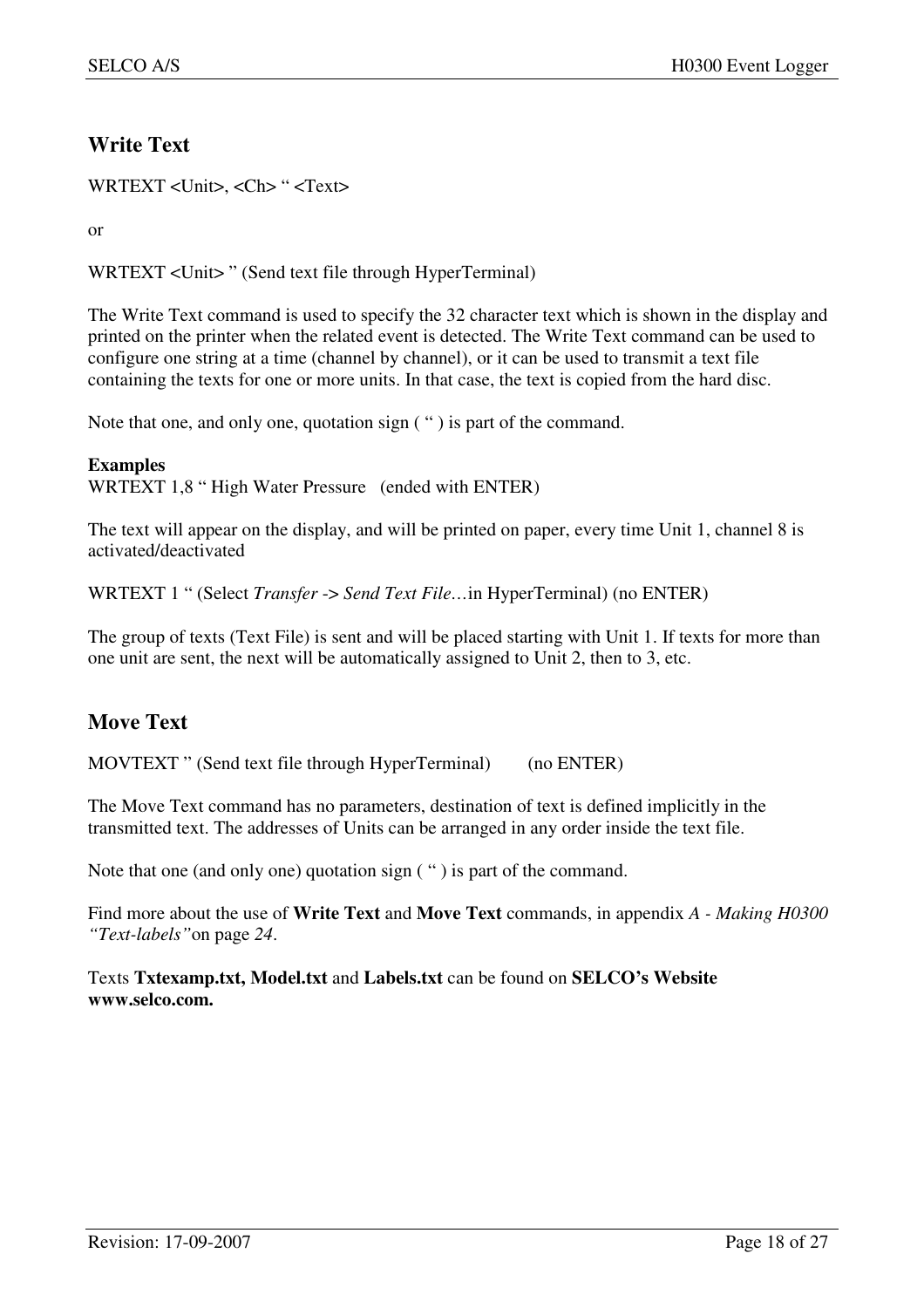## **Read Text**

RDTEXT <Unit>,<Ch>

RDTEXT <Unit>

The Read Text command will display the texts configured for one or all the channels on the specified unit.

**Example**  RDTEXT 1,8 - Show text on Unit 1, channel 8

RDTEXT 22 - Show all texts for Unit 22

### **Reset Texts**

Similar to the command *Reset Relations* applied for relations, this command will delete **all** user defined texts

```
RESTEXTS 
Do you really want to delete all texts ?
```
The answer "Y" (or "y") given within 5 seconds will execute the command and "OK" will be sent back, otherwise – no action and "ERROR" will be written.

## **Write Time**

WRTIME <Hour>[,<Min>[,<Sec>[,<Day>[,<Month>[,<Year>]]]]]

The Write Time command is used to adjust the time and date of the H0300 real time clock and calendar. Please note that it is necessary to specify all parameters up to the last parameter that needs to be defined.

Any invalid parameter (e.g. 25 as hours) is ignored by H0300. This can be used to "cheat" the H0300 in order to avoid retyping of correct parameters (see the last Example).

#### **Examples**

WRTIME 12,10,36,10,4,5 All parameters are affected, set clock to 12:10:36 the  $10^{th}$  of April 2005.

If the date is changed, the day of week will be calculated and updated.

| WRTIME 13,5          | Hour and minutes are changed, seconds start from zero.  |
|----------------------|---------------------------------------------------------|
| WRTIME 17            | Only hour is changed, minutes and seconds not affected. |
| WRTIME 66,66,66,66,9 | Change month to 9 without changing other parameters.    |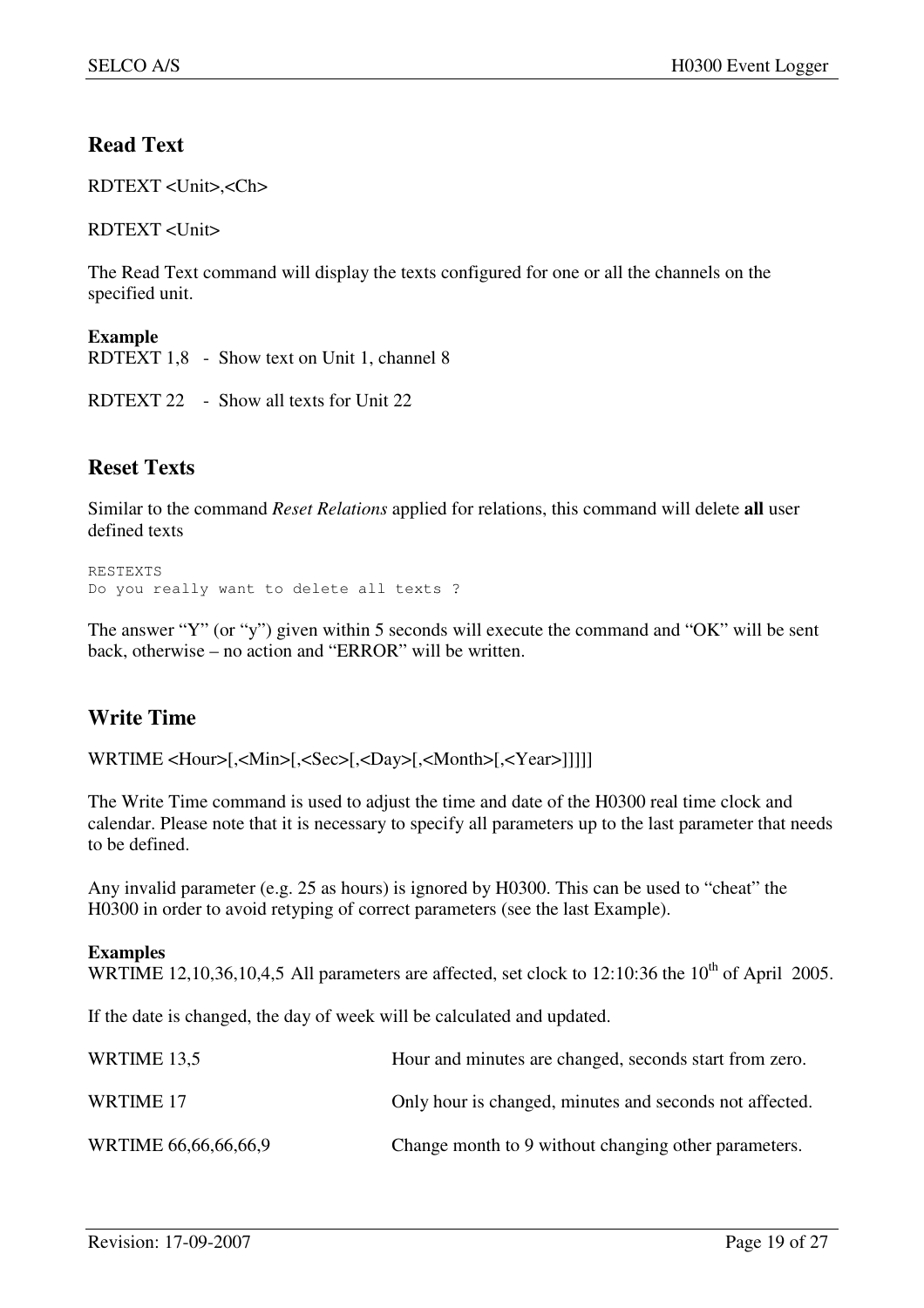### **Write Setup**

WRSETUP <bit>[,<dimming>[,<nr of lines>]]

Bit has the following meaning: if 0, only unacknowledged events will appear on display, when using UP/DOWN arrow. Any nonzero number will make all events (from 32 event buffer) appear.

Dimming level is entered as second parameter. The values should be from 0 (lowest) to 15 (highest intensity). For compatibility with other SELCO units, values 16 to 255 are also accepted, but since there are still 16 levels, the input value will be divided by 16.

Number of lines per one full page is defined by the second parameter. By default, this number is 64.

## **Write to Unit**

WRUNIT <Unit>,<addr>,<data>

This command is useful when the user knows the memory map of the unit. A complete MODBUS Protocol, as it is applied on SELCO units, can be downloaded from

http://www.selco.com/download/MODBUS%20Protocol.pdf

WRUNIT 15,12,3 Will make LED 12 on Unit 15 to flash quickly (3)

WRUNIT 8,50h, <1-255> Dimming of LEDs on Unit 8 (50h is internal memory address, values for dimming: 1 gives lowest and 255 highest intensity).

### **Write a Bit**

WRBIT <Unit>,<addr>, FF

Same as Write to Unit, but is applied for bit-type data commands, such as Do LED Test (address 42H) or Do Reset (address 43H). This way, these two functions can be performed on a remote unit.

#### **Note:**

The corresponding reading commands also exist **– RDUNIT** and **RDBIT**, which are used in a similar manner. The user should consult the SELCO Modbus Protocol to see which locations in the Memory Map are writable and/or readable (for the units of interest).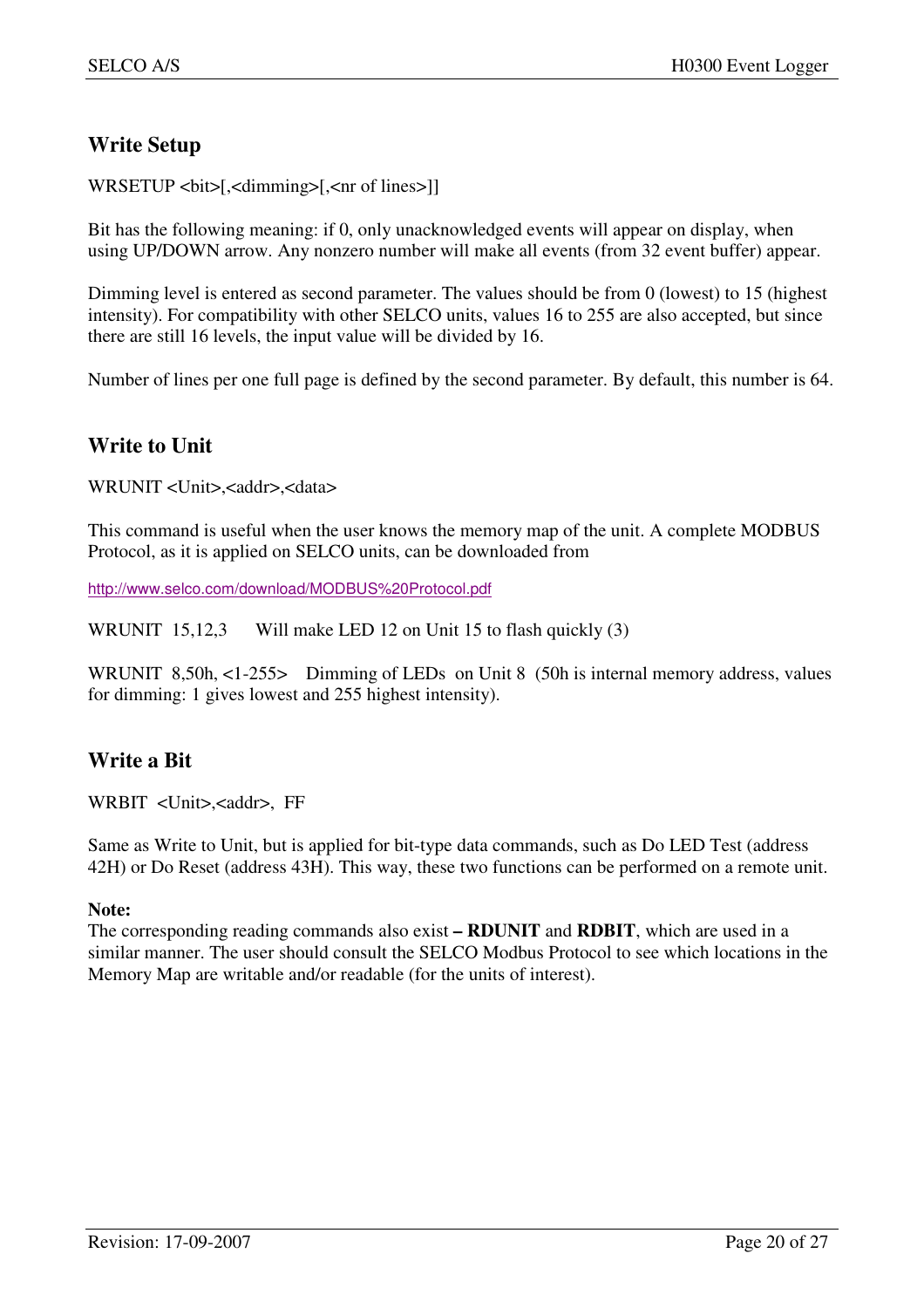## **Units on Bus**

Reports the addresses of all the units in Logger's surveillance list. The temporarily missing units are marked with "\*"

UNITSONB (or just UNITS)

```
Example of the answer from H0300 
Units present on the Bus: ("*" for missing) 
01 02 03 04 *63 OK
```
## **List of Commands**

The short reminder of all commands and their parameters is obtained, when question mark is typed:

```
? 
          LIST OF COMMANDS 
(Abbrev: u-Unit, c-Channel, s-Source, t-Target) 
SETREL su, sc, tu, tc
DELREL su,sc,tu,tc 
SHOWREL 
RESREL 
WRTEXT u[,c] " Text (file)
RDTEXT u[,c] 
MOVTEXT " Text file 
RESTEXTS 
WRTIME h[,mi[,s[,d[,mo[,y]]]]] 
WRUNIT u, addr, data
RDUNIT u,addr,nr of words 
WRBIT u, addr, FF
RDBIT u,addr 
WRSETUP bit[,dimming[,nr of lines]] 
UNITSONB
```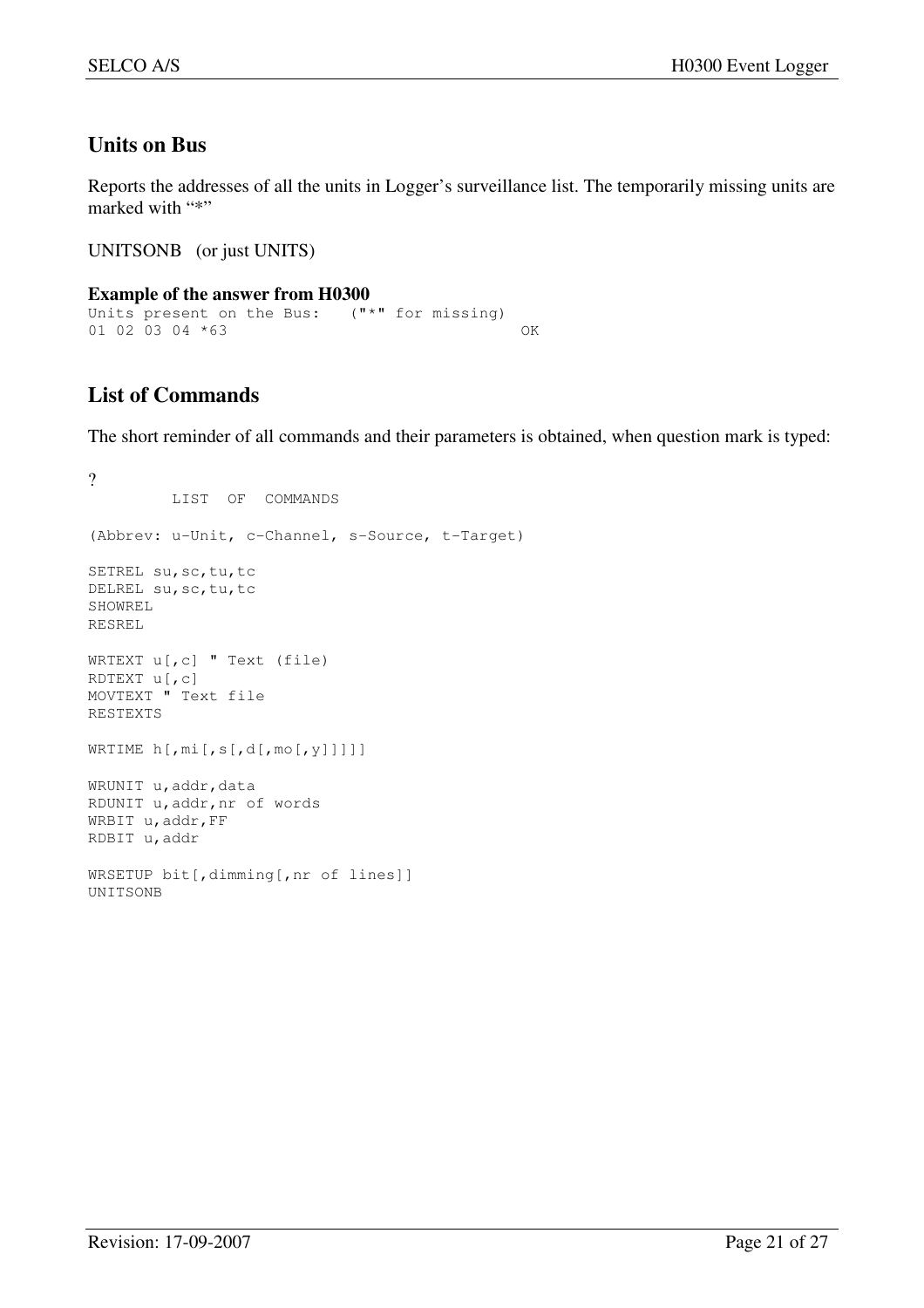# **Specifications**

| Voltage Supply:          | 24 V DC -30%/+30%                                                                                                                                                                       |
|--------------------------|-----------------------------------------------------------------------------------------------------------------------------------------------------------------------------------------|
| Consumption (max):       | 120mA @ 24V DC, 160mA @ 16V DC (varies significantly with<br>display backlight intensity)                                                                                               |
| <b>Bus System:</b>       | 2-wire RS485                                                                                                                                                                            |
| Slave Units:             | Support for up to 63 units on the bus                                                                                                                                                   |
|                          | M1000-XX-XXC<br>M3000-XX-XX*<br>H3000-XX-XX<br>H3010-XX-XX<br>M4700-80-XX<br>H1500-XX-XX                                                                                                |
|                          | * Occupies 2 addresses on the bus                                                                                                                                                       |
| Relations:               | Max. 512                                                                                                                                                                                |
| Programming:             | By keyboard/Display<br>Through RS232 (ANSI Terminal)                                                                                                                                    |
| Display:                 | Backlit 2 x 16 characters                                                                                                                                                               |
| Keyboard:                | 8 Keys                                                                                                                                                                                  |
| Dipswitch:               | No. 1 Master mode (OFF) / Slave mode (ON)<br>No. 2 No summer/winter time change (ON)<br>No. 3 Printer is not used (ON)<br>No. 4 Configuration from keyboard is denied (ON)              |
| Siren Relay:             | NE, 220V AC / 8A, NO/NC                                                                                                                                                                 |
| Alarm LED's:             | 5 LED's<br><b>Communication Error</b><br>(flashing)<br>Printer Error<br>(flashing)<br>Non-acknowledged Alarm (steady)<br><b>Invalid Response</b><br>(flashing)<br>New Alarm<br>(steady) |
| <b>RS485 Parameters:</b> | 9.600 Bits per second<br>No Parity<br>8 Data Bits<br>1 Stop Bit                                                                                                                         |
| Scanning period:         | $T_s$ = number of units x 16 ms<br>$T_{\text{Smax}} = 63 \times 16 \text{ ms} = 1.0 \text{ s}$                                                                                          |
| RS232 Parameters:        | 9.600 Bits per second<br>No Parity<br>8 Data Bits<br>1 Stop Bit                                                                                                                         |
| Printer:                 | Centronics parallel printer (DB25)<br>80 characters per line                                                                                                                            |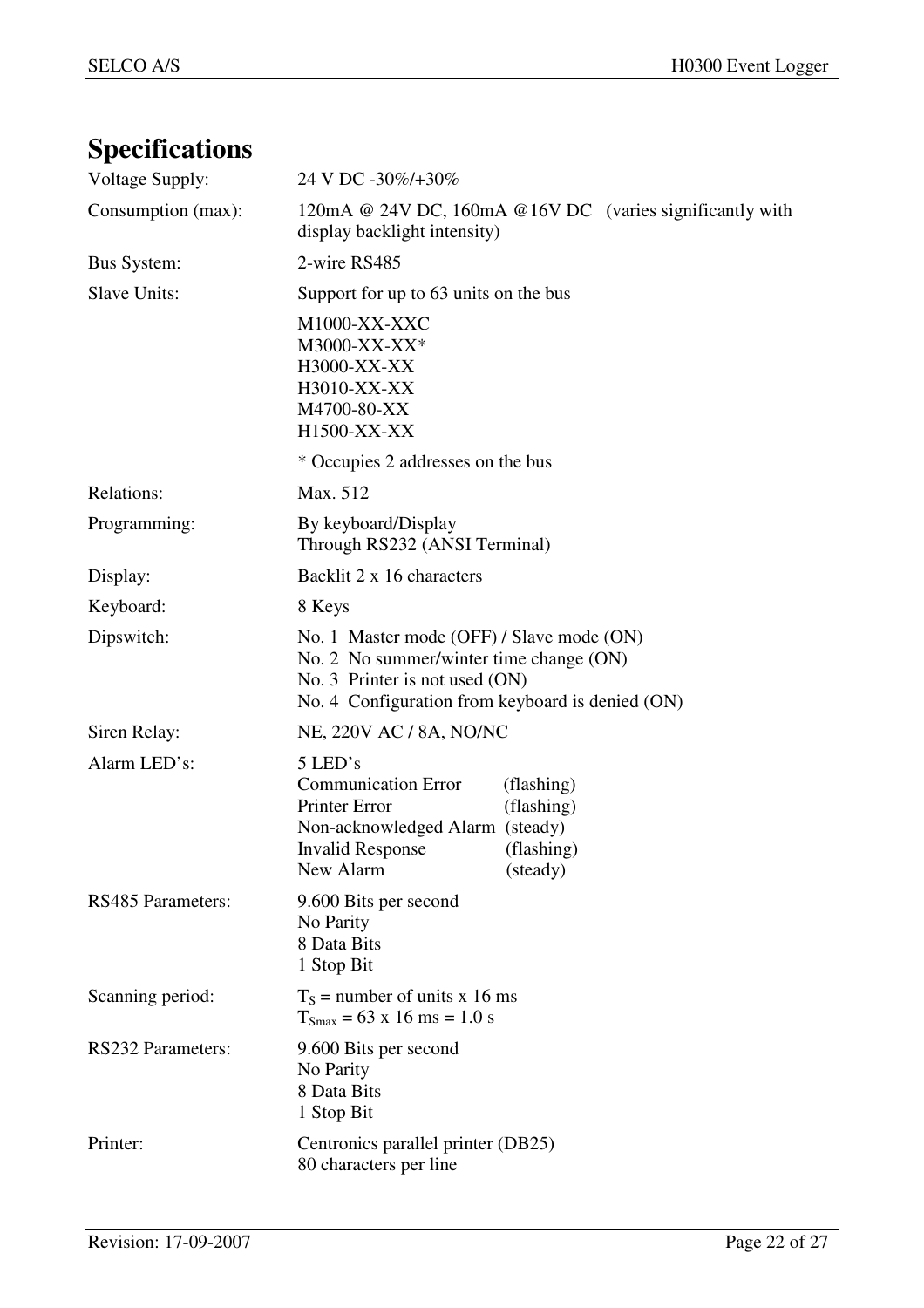| Operating temperature:     | $-10$ to $+70^{\circ}$ C                                      |
|----------------------------|---------------------------------------------------------------|
| <b>EMC</b>                 | CE according to EN50081-1, EN50082-1, EN50081-2,<br>EN50082-2 |
| Burn-in:                   | 50 hours before final test                                    |
| Weight:                    | $0.5 \text{ kg}$                                              |
| Dimensions:                | 96 x 144 x 64 mm (H x W x D)                                  |
| Panel cut out              | 92 x 138 mm                                                   |
| Protection degree at front | IP52                                                          |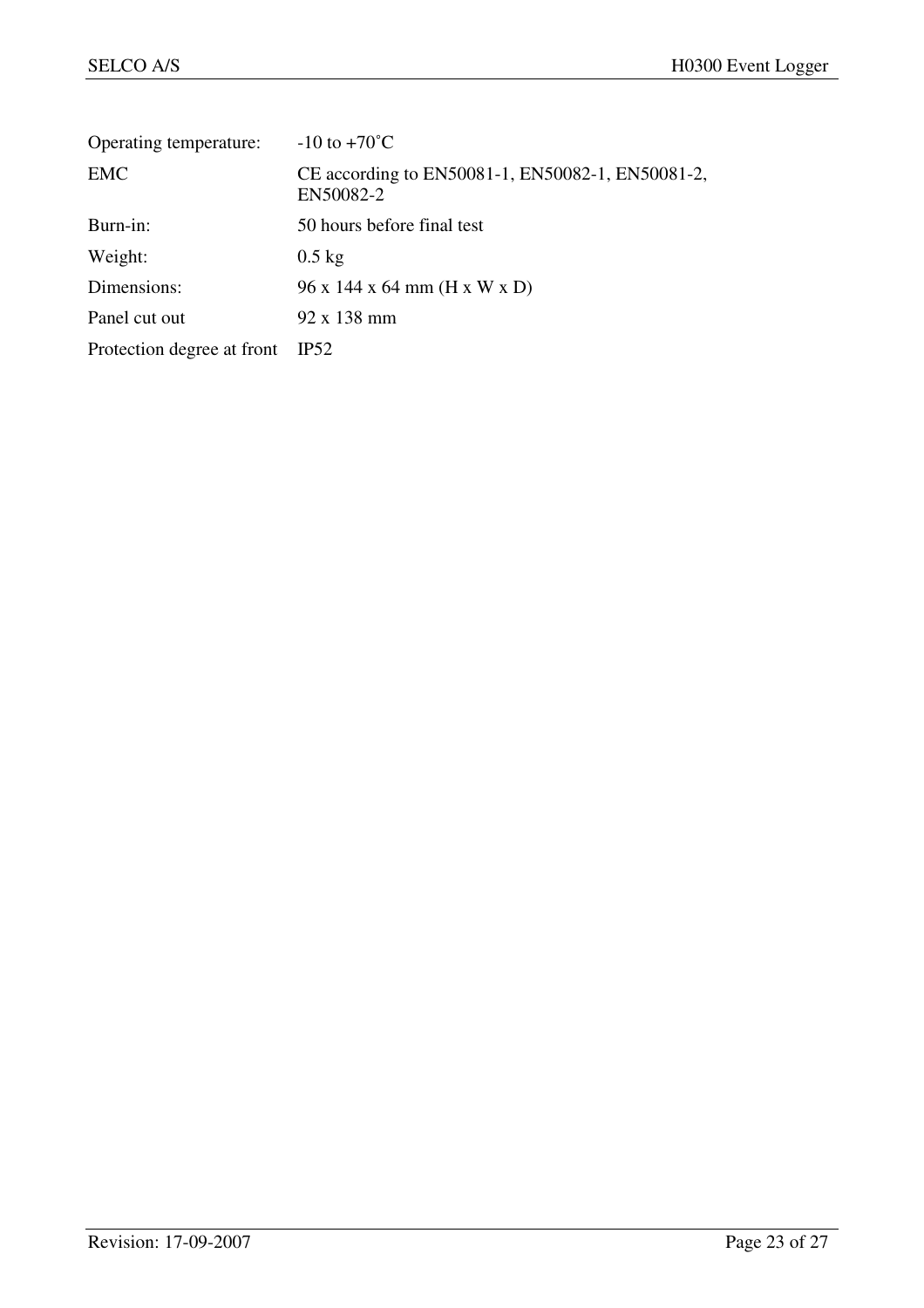## **Appendices**

## **A - Making H0300 "Text-labels"**

(Texts which this article refers to can be found on **SELCO's Website www.selco.com,** under **H0300 Event Logger, Support**.)

 SELCO H0300 Event Logger includes various configuration commands, which are sent by use of any Communication program, such as Hyper Terminal. Commands are written in pure text and contain necessary parameters, as it is described in User Manual. Errors in typing can be corrected so that, using Back Space (Left pointing arrow above Enter), the cursor is moved to left (one or more positions), without visually deleting the wrong character(s). Then the correct character(s) need to be retyped, the old will be overwritten.

 The only commands that contain other type of parameters than numeric are WRTEXT and MOVTEXT, which are intended for transfer of text-labels from PC to H0300. One text-label can contain a maximum of 32 characters.

 The command WRTEXT can be used for sending both single text-labels, (one at a time) and multiple text-labels for one or more units. If the command is followed by both unit number and channel number, one text-label is expected:

WRTEXT 12,3 " Oil temperature Motor 3 (Enter)

This way, only channel 3, on the unit with address 12, gets the text-label.

 The same command can be used for defining all text-labels for one or more units. In such a case, all those texts cannot be typed directly, but the whole text is first prepared in some Editor, saved on disk, and then sent to H0300.

 What should the text look like, it's shown in the file Txtexamp.txt. The attention was paid that the text, that H0300 accepts, should be user friendly, i.e. as clear as possible, and made in such a way that it can also be printed out and used as a part of the user's own documentation.

 The text begins with at least one empty line. The unit number (address) is written after asterisks (at least one before the unit number). Line feeds (LF) and Carriage returns (CR) - i.e. Enter, before and after the unit number are ignored, therefore, they can be put freely in order to separate units and make the text more readable. The first text-label begins after THE FIRST FOUND Space or Tab character. This feature enables that channel numbers can be placed before the text-label, WITHOUT coming into the text-label itself (otherwise the line begins with just one Space or Tab). The line (and text-label) is normally ended with Enter. The next text-label begins after the next first found Space or Tab, which again gives the possibility of putting empty lines and/or channel numbers. Remember that the channel number, standing in the text, is actually ignored by H0300, which means that if some channel should be left without text (skipped), an empty text-label must be entered, the same way as it was done in Txtexamp.txt, Unit 31, channel 19. The empty text-label contains at least one Space, or Tab, and Enter. Also, make sure that the last line in the whole text is properly ended with Enter (as well as all others).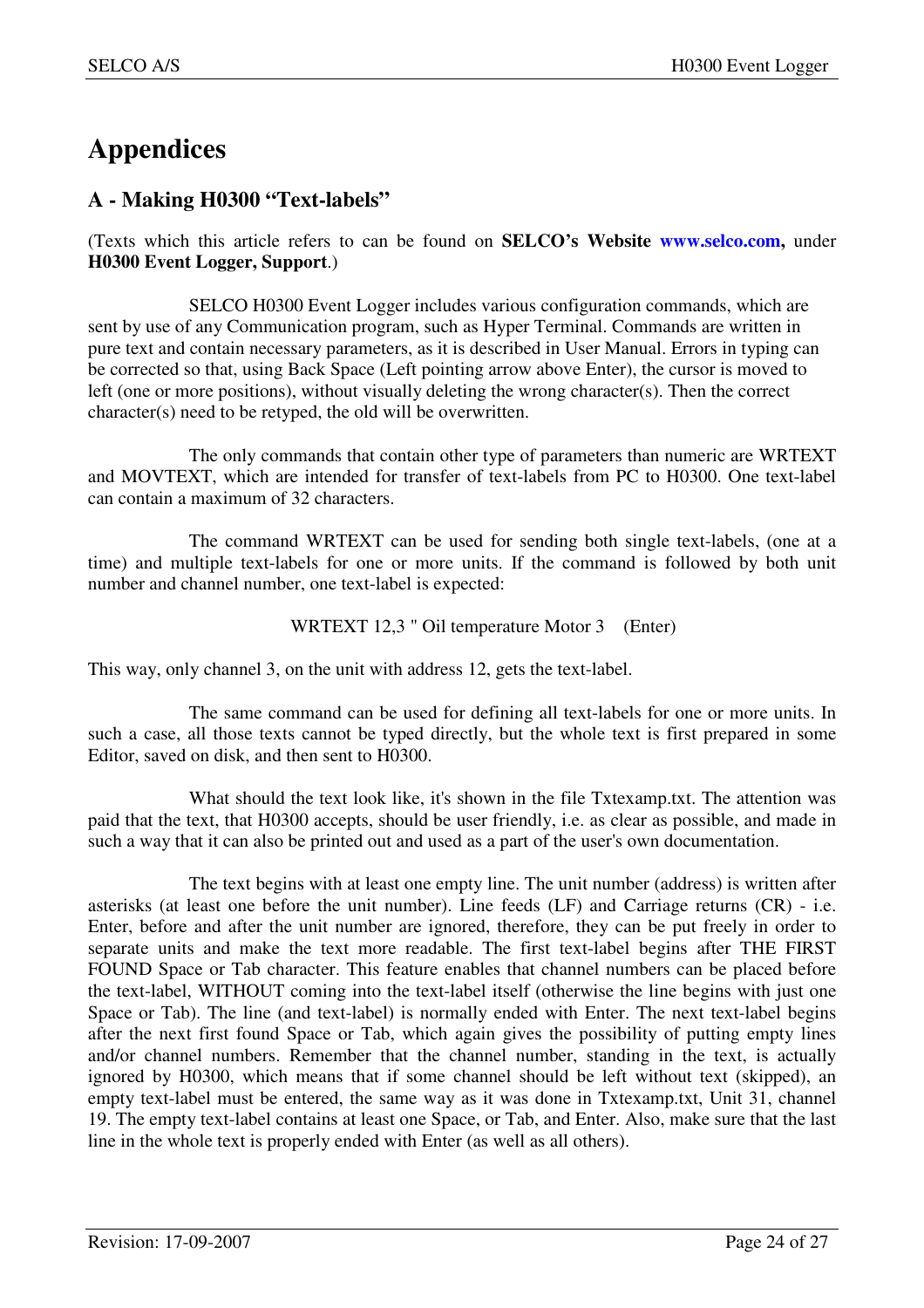The next unit is again marked by asterisks, and the text is made the same way. No matter whether the previous unit was completely filled up till its last channel or not, the appearance of asterisk (after CR, LFs) will make H0300 pass to the next unit.

 The commands that transfer the text, which was prepared in the just described way, to H0300 are:

WRTEXT 3 " (Choose Send Text in the Communication program)

and:

MOVTEXT " (Choose Send Text in the Communication program).

 The only difference between commands WRTEXT and MOVTEXT is that WRTEXT IGNORES the Unit numbers given in the text, while MOVTEXT takes them in account. WRTEXT is used to place texts to one or more units with successive addresses, where the address of the first one is given as parameter. MOVTEXT will place the text-labels according to address(es) standing in the text file. The unit texts may then be grouped in any order. (If Txtexamp.txt is sent, the first command will place the text into units 3 and 4, while the second will place it to 37 and 31 respectively).

 Both commands are written WITHOUT Enter. The last Enter in the text itself is taken as the end of the command.

 After a shorter or longer time, depending on the length of the text, the H0300 will answer with OK. The transfer should not take longer than approximately 1 sec per 1 kbyte, but in Windows applications - it may take up to 5 times longer.

 The length of the text ("brutto") - or the size of the file - may not exceed approximately 32 Kbytes.

 If there is no answer in a longer time, try pressing Enter, if OK is then received from H0300, the problem was that the last Enter was missing in the sent text. The transfer was otherwise successful and need not be repeated.

 The user can easily check if the transfer of text-labels gave the wanted results (only for one Unit at a time). Typing:

#### RDTEXT n (Enter)

where n is Unit number, all text-labels for the selected Unit appear on the screen.

 Number of text-labels for one unit is limited to 32 (32 channels X 32 characters). If a unit has more than 32 channels, then the first half of text labels is placed at the unit's defined address, and the second half at the next (one higher) address, which is also occupied by the same unit. The example of such a unit is SELCO M3000 Analog Annunciator, having 48 user definable alarms, which means so many alarm-channels. If M3000 has been set to, say address 5, it also occupies address 6, and no other unit may be placed on these 2 addresses. Text-labels for alarms 1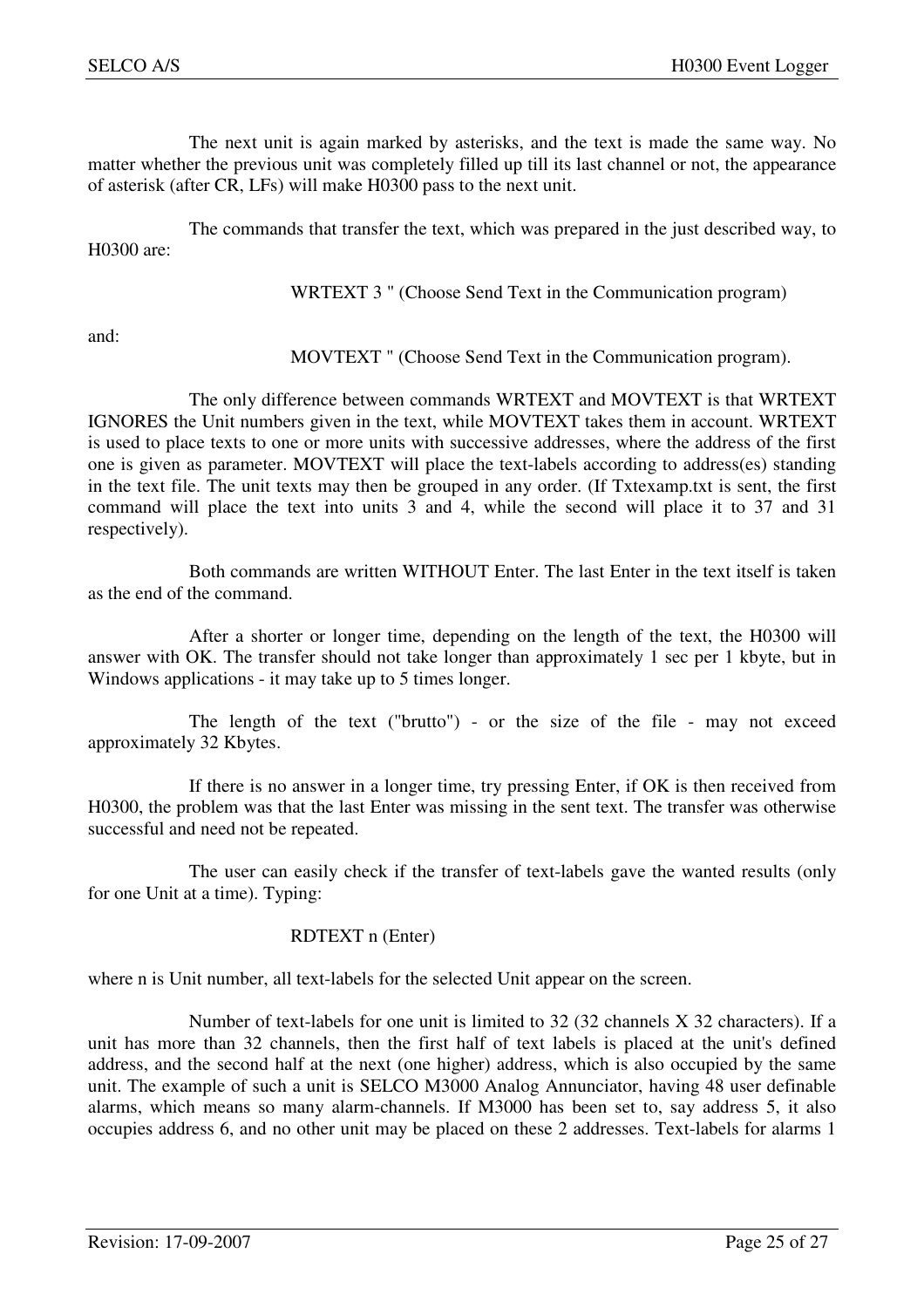to 24 are related to the address 5, and for alarms 25-48 to the address 6. At the address 6, the numeration of channels will be again from 1 to 24.

- \* -

 Model.txt is a ready-made text model for H0300, where only text-labels need to be typed in. By multiplying it inside the Editor, and making the necessary changes, the convenient text for sending to H0300 can be quickly created.

 The text Labels.txt contains some commonly used labels, which can be "glued" into the Model.txt. The last label ("300 deg C") contains the character which will appear as a Degreecharacter on display (it's the character with ASCII code DFh), and as "o" on printer (otherwise, most likely, it wouldn't be printed correctly).

 NB: Texts can only be "pure texts", and may not contain any control characters or statements (such as texts of type .doc, created by MS Word, or outputs to Laser or Inkjet printers, etc). Use an editor like Notepad or WordPad, or some other giving a pure-text output.